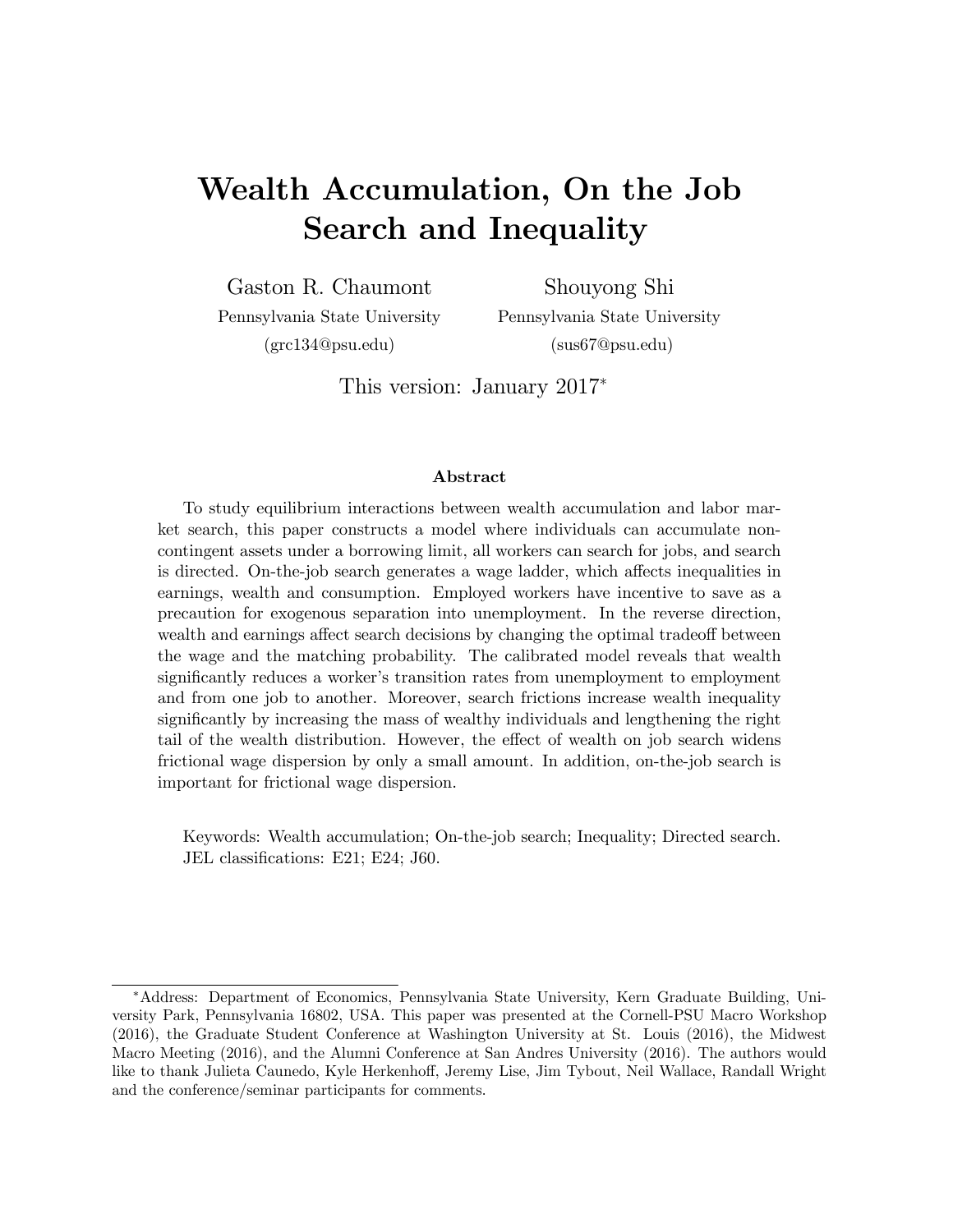### 1. Introduction

For a typical individual, labor income is the chief source of income. Even when the aggregate economy is stable, a worker's labor income fluctuates because of changes in jobs and the employment status, etc. A worker is unable to perfectly insure against such risks when the market is incomplete for assets contingent on workers' labor market outcomes. However, a worker can accumulate non-contingent assets to partially insure against earnings risks. In addition, a worker can modify job search strategies in order to reduce income risks, e.g., by searching for jobs that are relatively easy to obtain. How do job search and wealth accumulation interact in the equilibrium? What are the implications of these interactions on inequalities in income, wealth and consumption? The objective of this paper is to address such questions with a model where individuals can accumulate assets under a borrowing limit and search in the labor market both off and on the job.

It is well understood that labor income risks affect individuals' consumption and wealth because of incomplete asset markets. Recent literature also documents the effect in the reverse direction; that is, an individual's wealth affects labor market outcomes. For example, Chetty (2008) reports that individuals who receive large severance payments stay unemployed for longer periods of time. Herkenhoff et al. (2015) show that increasing individuals' ability to borrow in the U.S. increases unemployment duration significantly. This positive effect of wealth on unemployment duration also exists in France (Algan et al., 2003), Germany (Bloemen and Stancenelli, 2001), and Denmark (Lentz and Tranbaes, 2005). Moreover, the wealth effect is not limited to the transition from unemployment to employment. Lise (2013) shows that wealthier employed workers have lower transition rates from one job to their next job. Thus, an individual's earnings process has an endogenous component that is affected by wealth. The two-way interactions between job search and consumption/savings decisions deserve special attention in research.

A model that focuses on these interactions is also useful for understanding how labor market frictions and job search affect inequality. In particular, Budria et al. (2002) report that wealth is very unequally distributed across U.S. households. This distribution has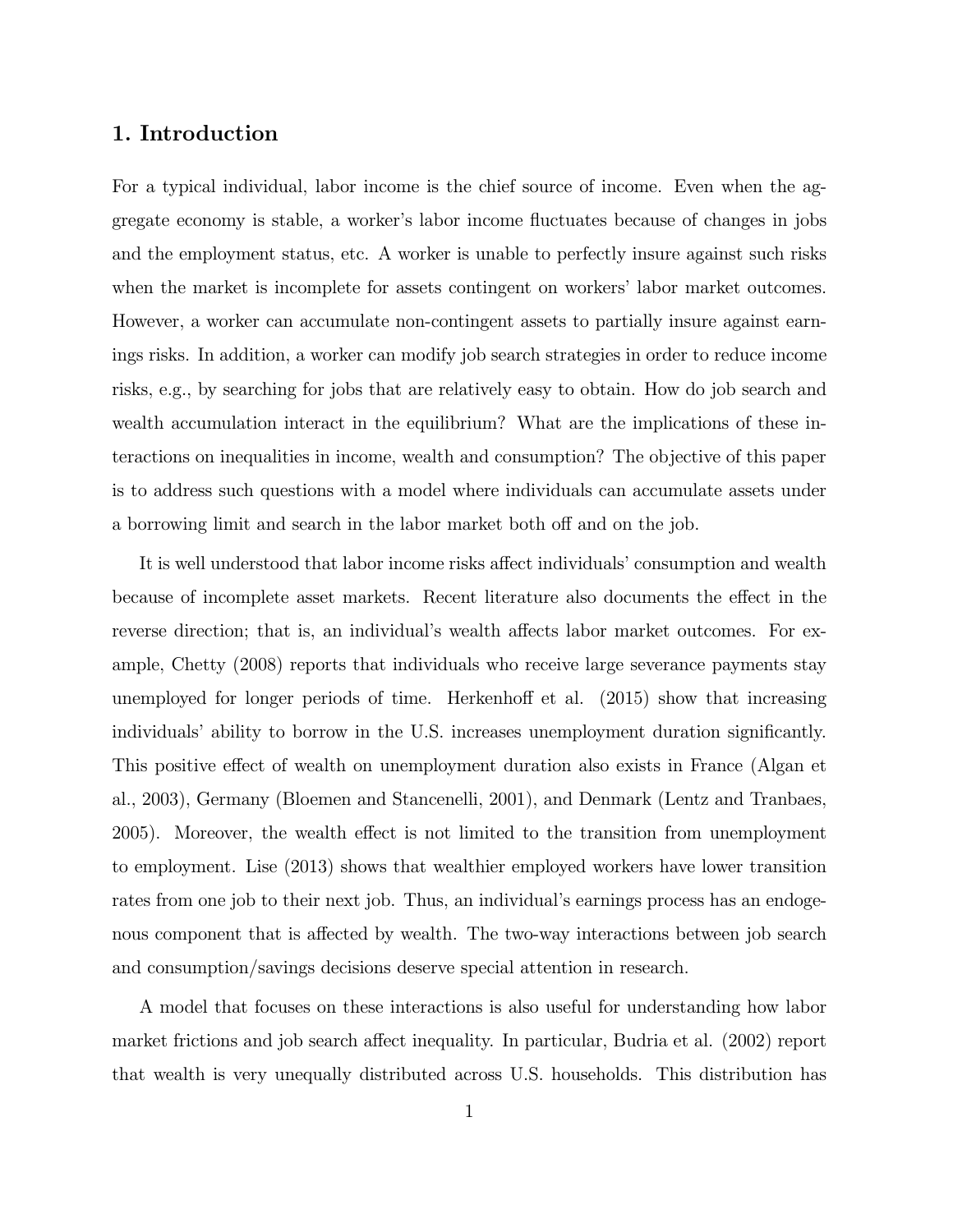positive skewness, a short and fat left tail, and a long right tail. How much of such wealth inequality can be accounted for by labor market frictions is a question that has not yet been addressed in detail. On wage inequality, an important issue is how much wage inequality search frictions alone can generate. Hornstein et al. (2011) have demonstrated that such "frictional" wage inequality is small in a variety of search models: the ratio of the average to the minimum wage is about 104 in the equilibrium. By interacting with job search decisions, wealth accumulation can in principle affect frictional wage inequality.

In the model in this paper, individuals are risk averse. They can save or borrow in terms of non-contingent assets but face a borrowing limit. To focus on the implications of search frictions on inequality, we assume that all workers have the same productivity and all jobs are the same. Thus, all wage dispersion in the model would disappear if search frictions were eliminated. Both employed and unemployed workers can search. The possibility of failure to match generates labor income risks. Over time, workers differ in the history of search outcomes. This endogenous heterogeneity induces dispersion in earnings, wealth and consumption. It also affects workers' search decisions. Workers who differ in the current wage and wealth face different trade-offs between consumption smoothing and future wage gains. They optimally choose to search for different wages. Firms incur a cost to create vacancies competitively in submarkets to direct workers' search. Each submarket offers a distinct combination of wage and the matching probability to tailor to particular applicants. In the equilibrium, jobs with a higher wage have a lower matching probability for an applicant.

In this context, wealth accumulation and labor market search interact as follows. For individuals with high wealth, labor income risk is not very significant because they are able to smooth consumption by decumulating assets. Hence, they prefer to apply for a high wage and face a lower matching probability. In contrast, for individuals with wealth at or closer to the borrowing limit, consumption smoothing is a very important issue. They find it optimal to apply for a low wage that has a high matching probability. In turn, the dependence of search decisions on wealth induces different paths of earnings which affect the dynamics of wealth. This mechanism can qualitatively produce the aforementioned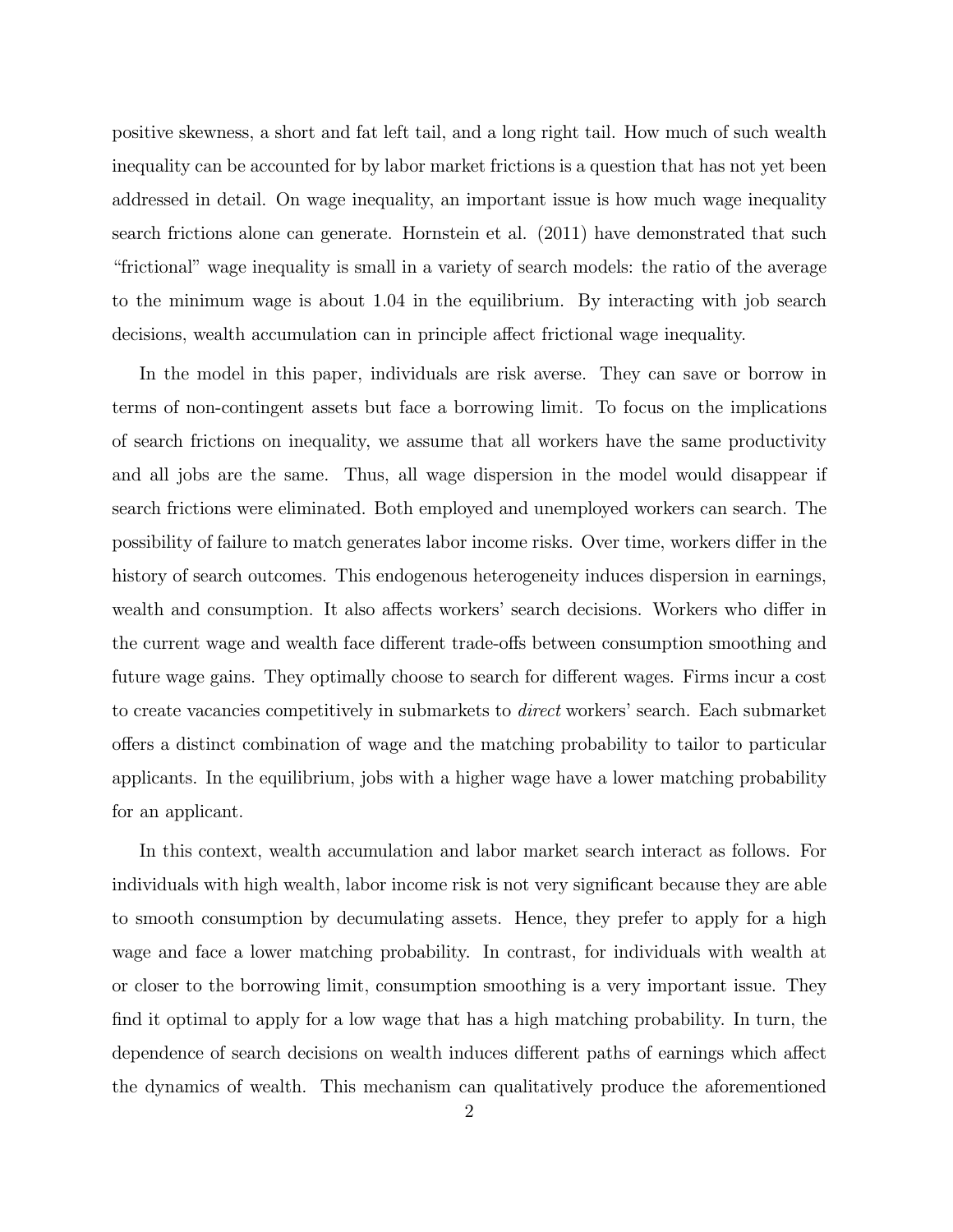features that workers with higher wealth or borrowing ability spend more time making the transition from unemployment to employment and from one job to another.

To assess the quantitative importance of the mechanism, we calibrate the baseline model and compare the results with two benchmarks in the literature. One benchmark is a "no-search" model similar to Aiyagari (1994), where the labor market is Walrasian but individuals face employment risks and a borrowing limit. The probability of becoming employed and the probability of losing employment are set to be equal to the average counterparts in the baseline model. The other benchmark is a "no-wealth" model where individuals are hand-to-mouth. This benchmark differs from the canonical search model (e.g., Diamond, 1981, Mortensen, 1982, and Pissarides, 2000) in that search is directed, workers are risk averse and can search on the job.

The main quantitative findings are as follow. Search frictions induce significant inequality in wealth. Relative to the no-search model, the baseline model generates a significantly longer right tail and larger mass of wealthy individuals. Search frictions increase wealth inequality for two reasons. First, even high-wage workers continue to search for wage increases in order to build up wealth to insure against exogenous separation into unemployment. This force extends the upper tail of the wealth distribution. The same motive of self-insurance against exogenous separation exists in the no-search model, but the mechanism is muted because there is no wage dispersion for workers to search for. Second, workers with low wealth are willing to lower their target wage for search in order to become employed quickly. If these workers fail to move up the wage ladder after getting their first job, their low wage makes their wealth fall quickly. This force stretches the lower tail of the wealth distribution.

In the reverse direction, wealth and current earnings affect job search decisions and frictional wage dispersion. Using the model generated data, we regress the transition rates from unemployment to employment and from one job to another on wealth and current earnings. The regression coefficients are negative and statistically significant. Thus, a worker with higher wealth or earnings is less likely to move from unemployment to em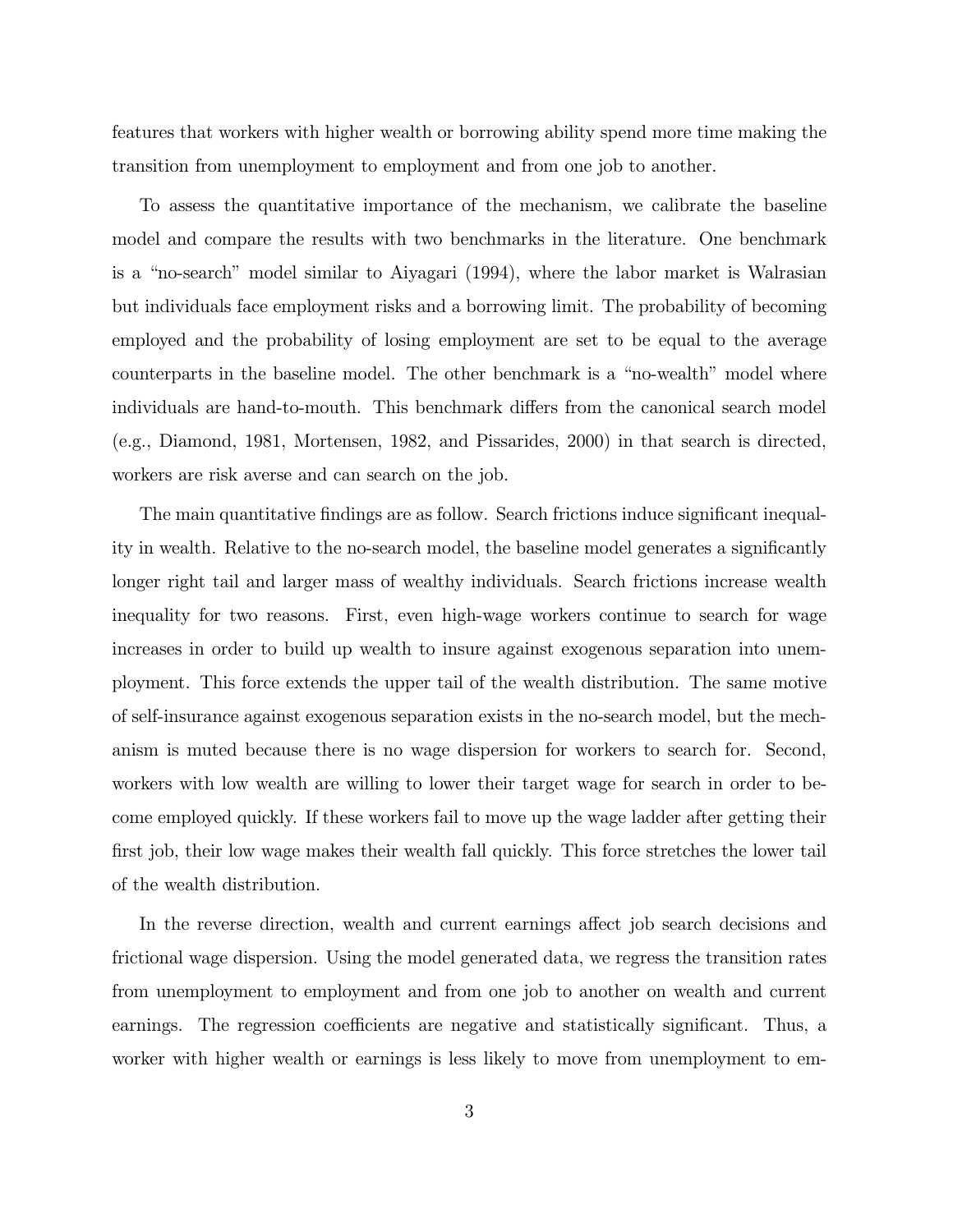ployment or from one job to another. Moreover, the effect of wealth increases frictional wage inequality, but this increase is small. The mean-min wage ratio is 1085 in the baseline model and 1062 in the no-wealth benchmark. The presence of wealth accumulation increases frictional wage dispersion primarily by inducing workers with low wealth to lower their search target, as described above. This effect is small because of the calibration. In both the baseline and the two benchmark models, the calibration requires the average job-finding probability of unemployed workers to match the one in the U.S. data. Since this job-finding probability is high, those individuals for whom wealth is an important determinant of job search decisions have a relatively small mass in the equilibrium.

On-the-job search is important for frictional wage dispersion. Although the mean-min wage ratio in the baseline, 1085, is substantially lower than the empirically observed ratio, it is higher than the ratio, 104, that Hornstein et al. (2011) have calculated for most search models where on-the-job search and wealth accumulation are not allowed. Allowing for wealth accumulation but excluding on-the-job search, Krusell et al. (2010) find that the mean-min wage ratio is even smaller, 1023. On-the-job search widens wage dispersion by endogenously creating a wage ladder. However, this wage ladder is short because search is directed and, as mentioned above, the lowest wage in the equilibrium is relatively high in order to match the unemployed workers' job-finding probability.<sup>1</sup>

Savings provide significant self insurance against the earnings risk. In the no-search model, the Gini coefficient in consumption is 518% of that in earnings. That is, 482% of the earnings risk is self insured by accumulating wealth. Directed search provides additional insurance by reducing the Gini coefficient in consumption to 466% of that in earnings. Finally, we investigate the effects of the borrowing limit and the interest rate on inequality (see section 4.4 for a summary and Appendix A for the analysis).

Our work builds on several strands of the literature. Earlier models by Andolfatto (1996) and Merz (1995) embed undirected search into intertemporal macro models with

<sup>&</sup>lt;sup>1</sup>If search is undirected, as in Burdett and Mortensen (1998), on-the-job search can generate wider wage dispersion by reducing the lowest equilibrium wage (see Hornstein et al., 2011). However, such dispersion is not robust to directed search, because firms offering such low wages cannot attract applicants.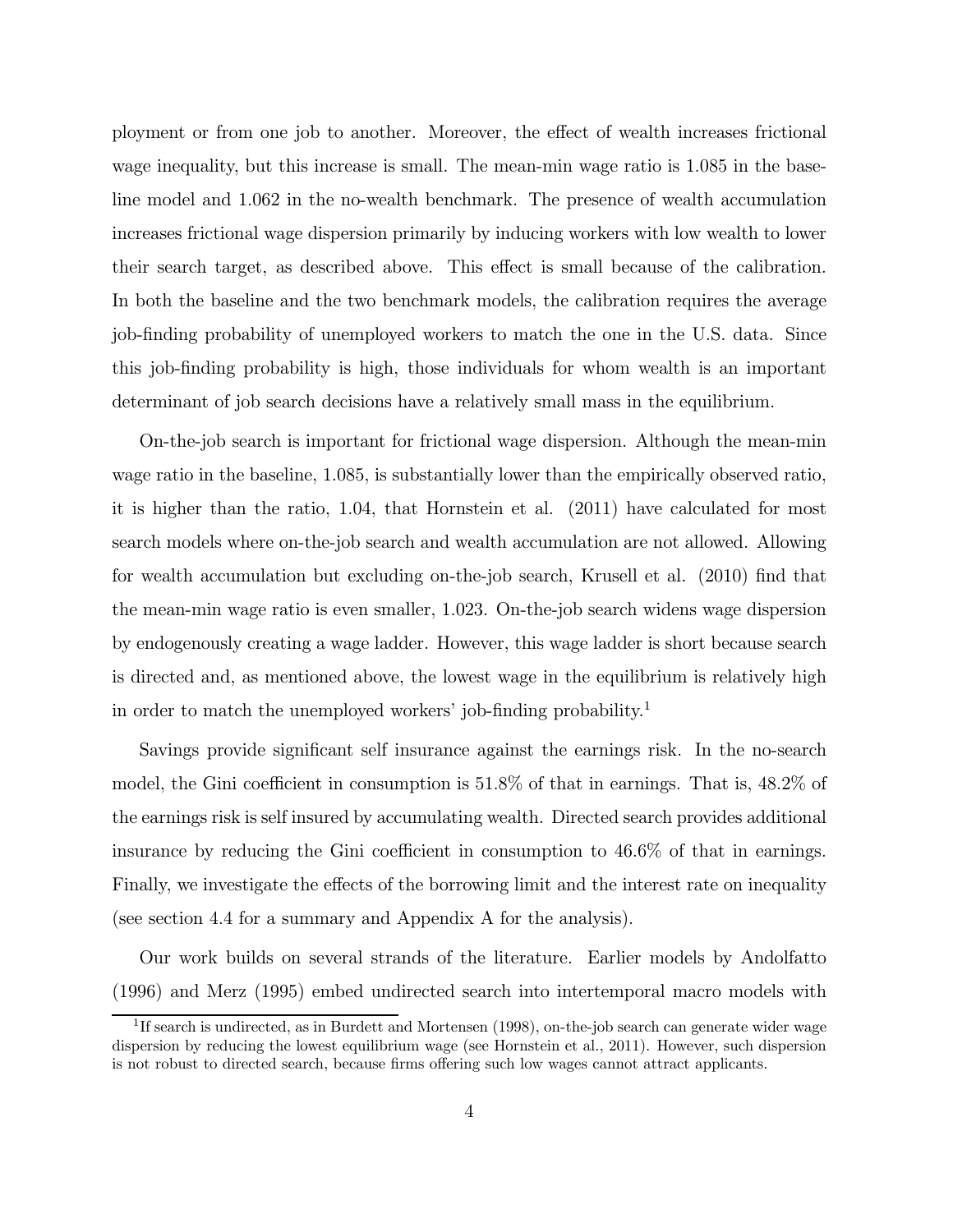capital accumulation to study business cycles. Allowing for both directed and undirected search, Shi and Wen (1999) evaluate taxes and subsidies with capital accumulation. In these models, idiosyncratic risks generated by labor search are completely smoothed either within large households or in a perfect insurance market. Moreover, individuals do not face a borrowing limit. Lentz and Tranaes (2005) and Lentz (2009) analyze the optimal unemployment insurance when wealth affects unemployed workers' search effort. Since these models do not allow for on-the-job search, the equilibrium has a single wage rate. There are also papers that analyze how hidden savings affect unemployment insurance when there is moral hazard, e.g. Werning (2001) and Kocherlakota (2004).

A paper more closely related to ours is Krusell et al. (2010). These authors integrate labor search into a model of precautionary savings with income shocks in the style of Bewley (1977), Huggett (1993) and Aiyagari (1994). Our model differs from Krusell et al. (2010) in two main aspects. First, we allow for on-the-job search. By generating a wage ladder, on-the-job search incorporates additional volatility in the income process, thus enriching the interactions between job search and wealth accumulation. Second, search is directed in our model but undirected in Krusell et al. (2010). Directed search is intuitive and realistic.<sup>2</sup> In particular, it enables workers to adjust their wage target for search according to their wealth. In addition, directed search simplifies the analysis and computation by making the equilibrium block recursive (see Shi, 2009). Namely, individuals' decisions and the market tightness do not depend on the large dimensional object — the distribution of workers across individual states. With the much reduced state space, we can compute the dynamic equilibrium exactly, rather than approximate it as in Krusell et al. (2010).

Another closely related paper is Lise (2013), who also studies how on-the-job search affects wealth accumulation. A major difference from our model is that Lise (2013) assumes an exogenous distribution of wages from which workers draw offers. The offer distribution is endogenous in our model and this endogeneity is critical for our objective. Rather than matching wage dispersion in the model with the data, we try to understand how much

<sup>2</sup>For example, in a survey data in the U.S., Hall and Krueger (2008) document that 84 percent of white, male, non-college workers either "know exactly" or "had a pretty good idea" about how much their current job would pay before the job interviews.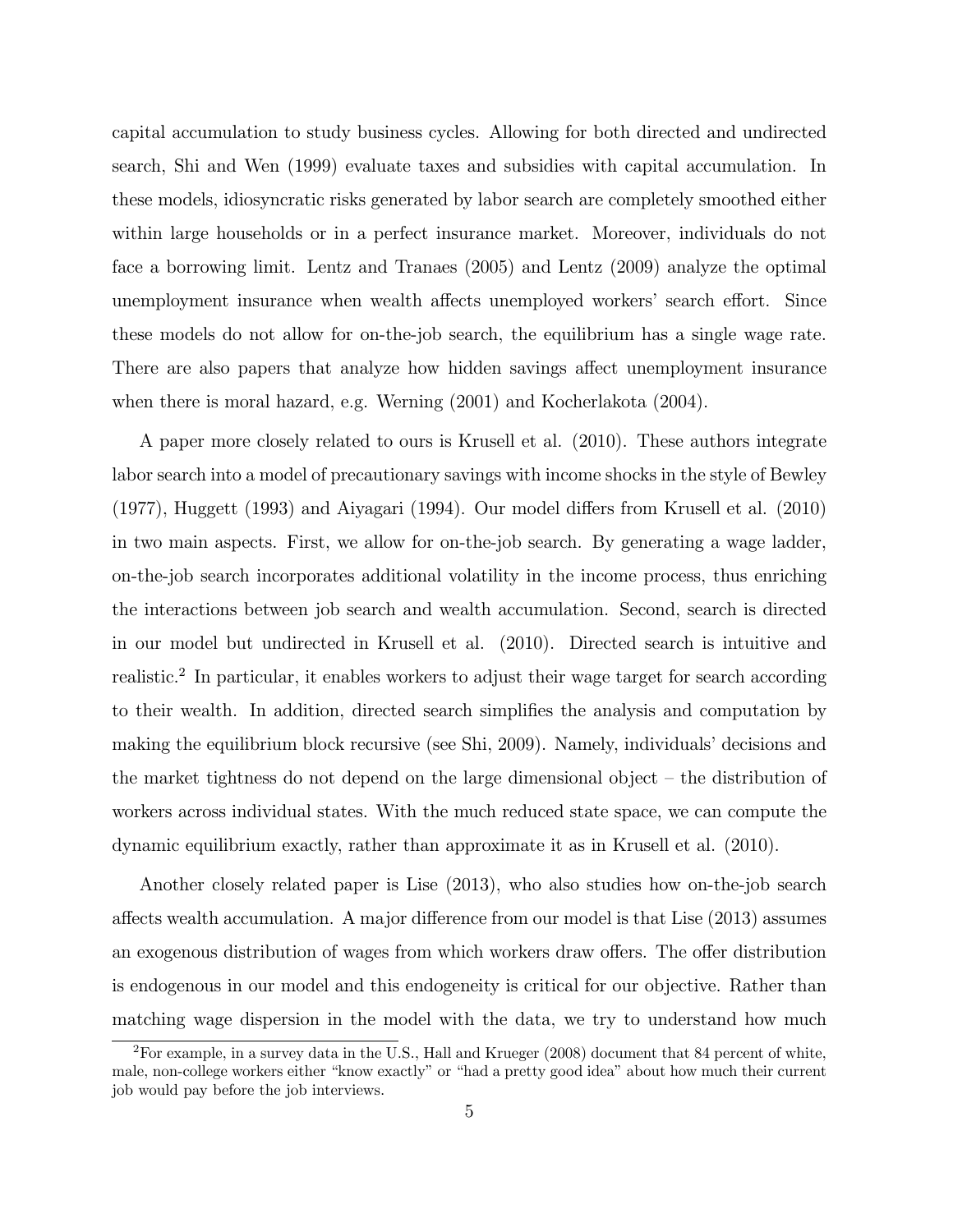wealth inequality can be generated by search frictions endogenously. Another substantial difference is that search is undirected in Lise (2013) but directed in our model. The importance of this difference is discussed above in the comparison of our model with Krusell et al. (2010). As an illustration of how this difference is relevant, consider two unemployed workers: one has high wealth and just lost a high-wage job, while the other has low wealth and has been unemployed for a long time. The two workers have the same reservation wage in Lise (2013) and, hence, accept the same set of offers. In our model, in contrast, the poor unemployed worker will choose to search for a lower wage to become employed faster than the rich counterpart. This implication of our model seems to accord well with the empirical evidence discussed earlier on how wealth affects unemployment duration.

Finally, this paper is closely related to Herkenhoff (2015) and Griffy (2016) in the spirit but differs in the objectives. Herkenhoff (2015) uses a directed search model to study how increasing the access to credit card debt impacts unemployment duration and job recoveries after recessions. The main parts of his analysis assume that only unemployed workers can search, although he discusses in an appendix how to extend the analysis to allow for on-the-job search. In contrast, we are particularly interested in the case with onthe-job search. Griffy (2016) uses a similar model to allow for human capital accumulation but focuses on how the initial level of wealth affects life-cycle labor market experience of an individual workers. He does not study equilibrium distributions of wealth and wage in the cross section.

The paper is organized as follows. In section 2, we introduce the model environment, analyze individuals' optimal decisions and characterize market tightness. In section 3, we define the equilibrium and explain why it is block recursive. Section 4 calibrates the model to study the quantitative implications. Section 5 concludes. The appendices provide additional materials, including counter-factual exercises.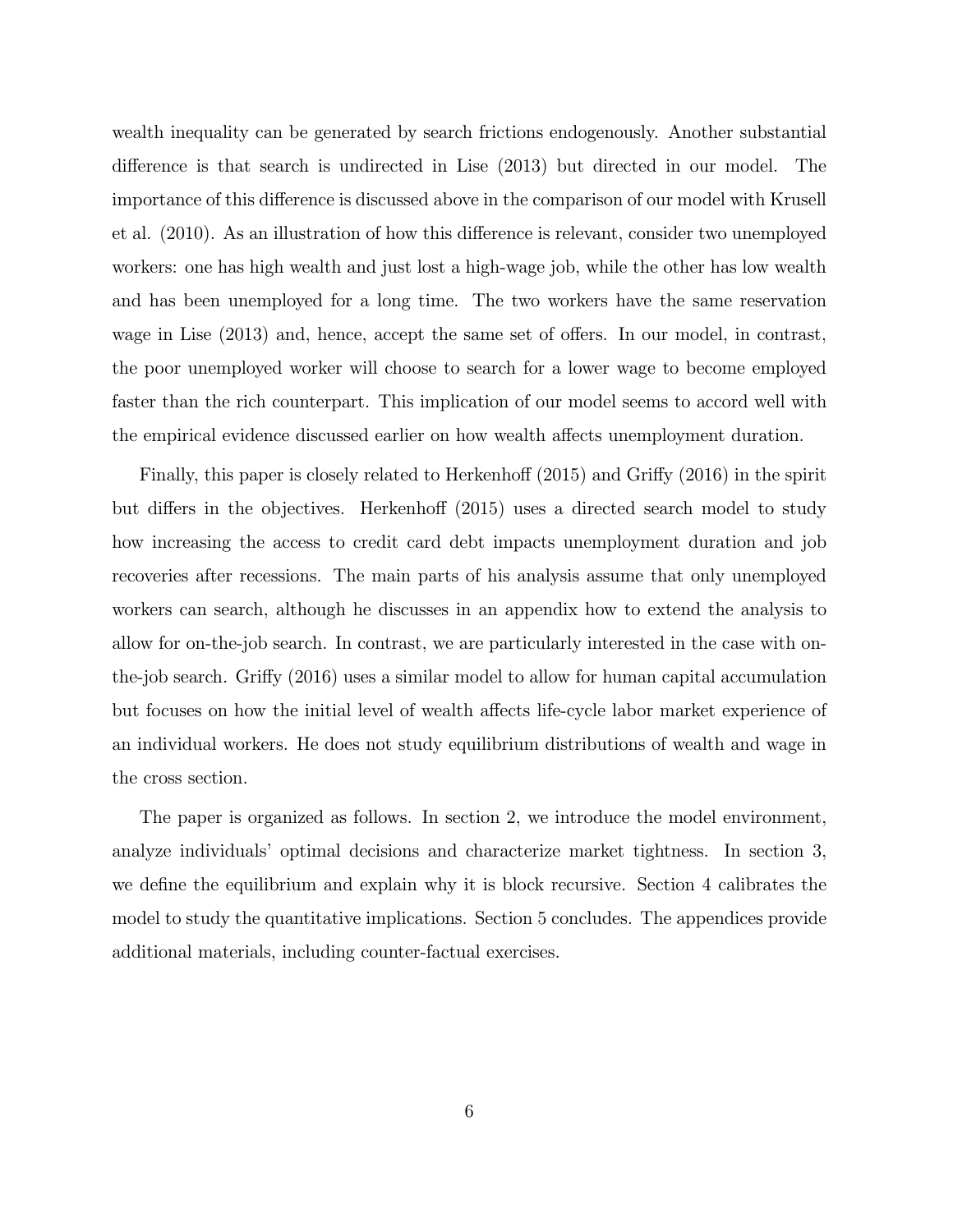### 2. Model of Consumption, Savings and Search

### 2.1. Environment of the model

Time is discrete and lasts forever. There is a measure of risk averse workers with utility in each period being given by  $U : \mathbb{R}_+ \to \mathbb{R}$ , where  $U'(c) \in (0, \infty)$  and  $U''(c) \in (-\infty, 0)$  $\forall c \in \mathbb{R}_+$ , and  $U'(0) = \infty$ . A worker's discount factor is  $\beta \in (0, 1)$ . Workers can accumulate non-contingent assets, denoted  $a \in A = [\underline{a}, \overline{a}]$ . The lower bound on asset holdings,  $\underline{a}$ , can be negative, in which case it is a borrowing limit. The upper bound  $\bar{a}$  can be chosen properly so that it is not binding. The net rate of return on assets is  $r$ , which is determined in the world market and taken as given in this model. We assume  $\beta(1 + r) < 1$  in order to ensure existence of an equilibrium in the presence of precautionary savings.<sup>3</sup>

In each period, a worker is endowed with one indivisible unit of labor, and so a worker is either employed full-time or unemployed. An employed workers obtains wage  $w \in W \equiv [\underline{w}, \overline{w}]$ , and an unemployed worker has home production  $b \geq 0$ . Thus, ex ante identical workers become endogenously heterogeneous ex post in three aspects: the employment status (employed or unemployed), current earnings including home production, and the wealth level. In each period, an unemployed worker is able to search for a job with probability  $\lambda_u$ . An employed worker is able to search on the job with probability  $\lambda_e$ , which we will use for calibration and counter-factual exercises.

The measure of firms is determined by competitive entry. Firms are risk neutral and have the same discount factor  $\beta$  as workers. The production technology has constant returns to scale in jobs, and so a firm treats the jobs independently. To simplify the terminology, we refer to a job as a firm. All jobs have the same quality. Each filled job yields a constant stream of output,  $y > b$ , and the production cost is normalized to 0. The vacancy cost per period is  $k > 0$ . Firms commit to offers, but workers can quit a job at anytime. In addition, firms cannot respond to the employee's outside offers. If an employed worker receives a better offer, the worker quits the current job.<sup>4</sup> In addition to

<sup>3</sup>As shown by Aiyagari (1994), when individuals face income risks and a borrowing limit, the precautionry saving motive would induce them to accumulate infinite wealth if  $\beta(1+r) < 1$  were violated.

<sup>4</sup>See Postel-Vinay and Robin (2002) for an undirected search model where firms can match an employee's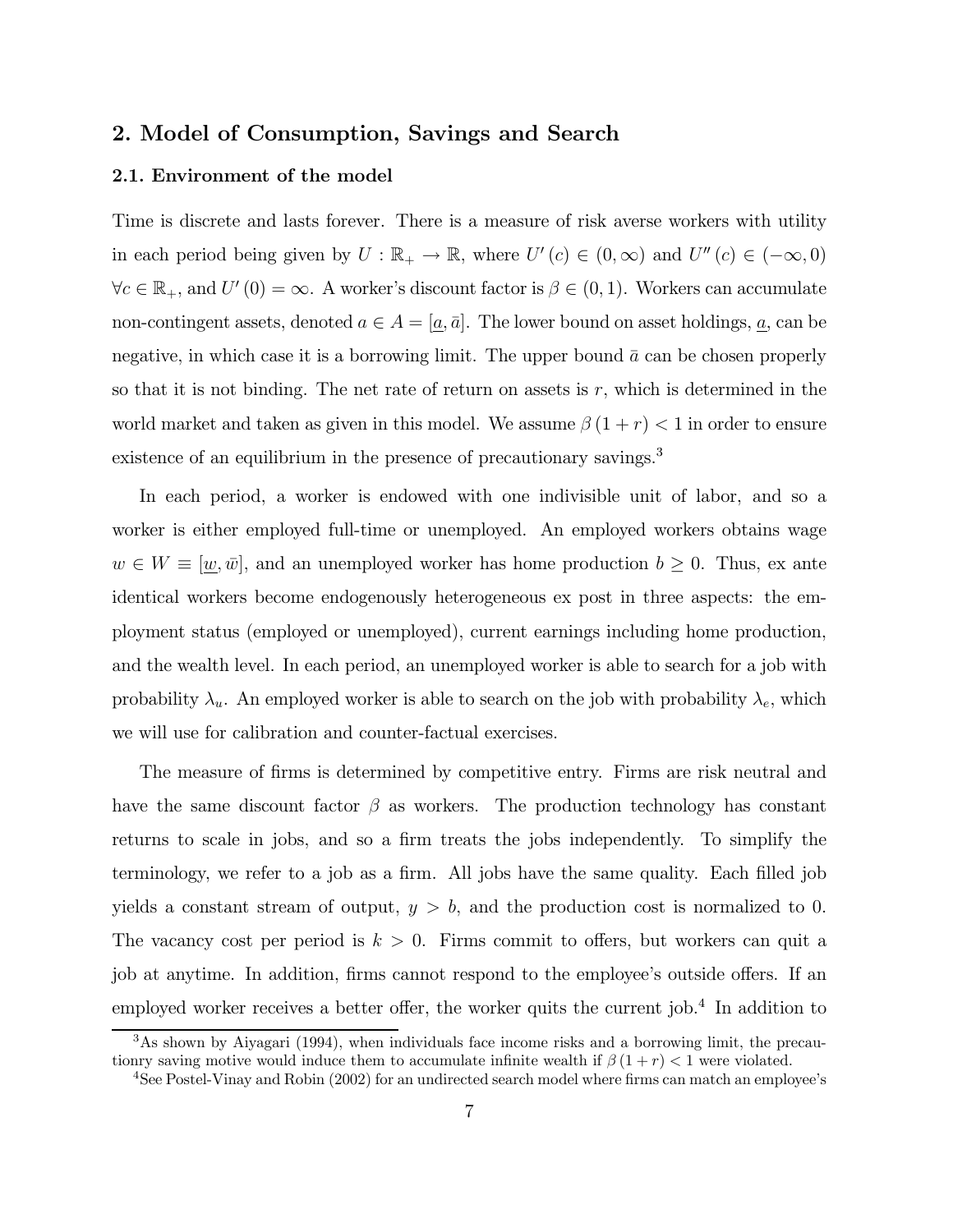such endogenous separation, an old match can be destroyed exogenously in a period with probability  $\delta \in (0,1)$ , in which case the worker becomes unemployed. Separation shocks are *iid* across old matches and time. To reduce repetitive accounting, we assume that a newly formed match is not subject to exogenous separation in the same period.

The labor market is organized into a continuum of submarkets indexed by the wage offer  $w$  and the applicants' wealth  $a$ . Firms choose the submarket to enter to create vacancies. Workers observe the offers in all submarkets before choosing the submarket to search. In this sense, search is directed. Each submarket  $(w, a)$  implies a tightness  $\theta(w, a)$ , which is the ratio of vacancies to applicants in the submarket. In principle, the tightness might also depend on the aggregate state of the economy. For the reason that will become clear in section 3, this dependence does not arise in the equilibrium.

Matching is random inside each submarket. The matching technology has constant returns to scale in the measure of applicants and vacancies. In any submarket with tightness  $\theta$ , the matching probability is  $p(\theta)$  for an applicant and  $q(\theta)$  for a vacancy, where  $p(\theta)$  $\theta q(\theta)$  because of constant returns to scale. Also, the matching probabilities satisfy the standard assumptions:  $p(\theta), q(\theta) \in [0, 1], p'(\theta) \in (0, \infty), q'(\theta) \in (-\infty, 0)$  and  $p''(\theta) < 0$ for all  $\theta$ . Although  $p(\theta)$  and  $q(\theta)$  are exogenous functions of  $\theta$ , the tightness function  $\theta(w, a)$  is endogenously determined by firms' entry and workers' search decisions. Thus, the matching probabilities are endogenous functions of  $(w, a)$ .

Since a submarket is indexed by  $(w, a)$ , the offer w is given to a worker matched in the submarket conditional on the worker's wealth being  $a$ . Such conditioning simplifies the description of the equilibrium, but the analysis does not require firms to be able to directly observe an applicant's wealth level. Rather, as discussed in section 3.2, a recruiting firm has incentive to elicit information about an applicant's wealth and an applicant has incentive to truthfully report the wealth level. We will also discuss how firms can use an applicant's resume to precisely infer about the applicant's wealth.

Each period is divided into four stages: (i) production, (ii) consumption and savings, outside offers.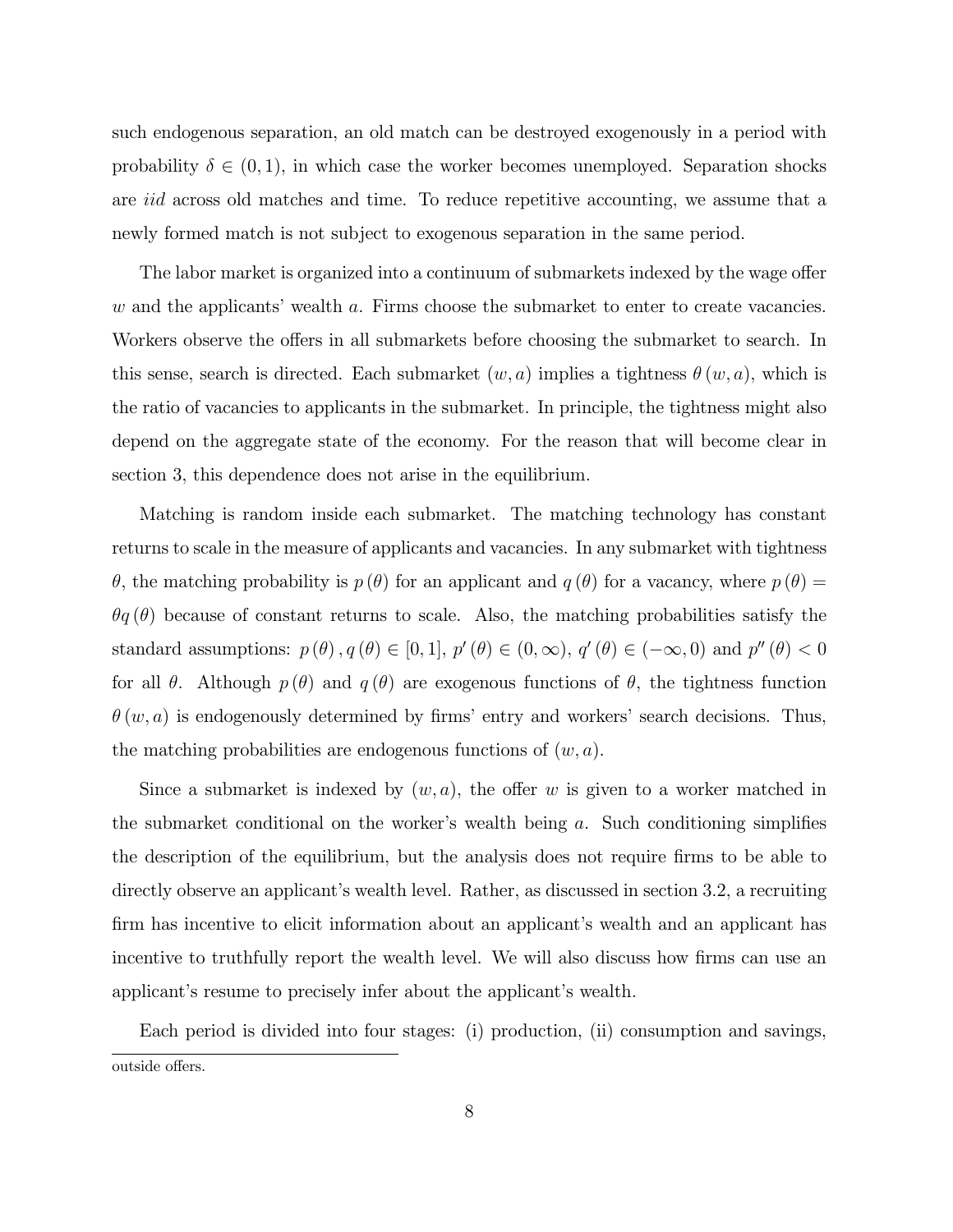(iii) search and matching, and (iv) separation. In the production stage, all existing matches produce, and earnings (including home production) are realized. In the next stage, individuals choose savings and consumption. In the third stage, the opportunity to search is realized according to probability  $\lambda_u$  for each unemployed worker and  $\lambda_e$  for each employed worker. A worker who receives the search opportunity chooses the submarket  $(w, a)$  to search. Matches are formed according to the probabilities specified above. A worker who fails to find a new match will start the following period at their current position with the new wealth level chosen in stage (ii). Finally, in stage (iv), a separation shock destroys a fraction  $\delta \in (0,1)$  of old matches.

For the subsections to follow, we define some objects. Let  $E \equiv \{e_0, e_1\}$  be the space of the employment status with its Borel sets  $\mathcal{E}$ , where  $e_0$  denotes unemployment and  $e_1$ employment. The space of asset holdings is  $A \equiv [a, \bar{a}]$  with its Borel sets A. The space of workers' values at the consumption-saving stage is  $V \equiv [\underline{V}, \overline{V}]$  with its Borel sets  $V$ . The space of current earnings is  $W \equiv [\underline{w}, \overline{w}] \cup b$  with its Borel sets W. A worker's individual state variables are the current employment status  $e \in E$ , current earnings  $w \in W$ , and asset holdings,  $a \in A$ . A worker's individual state is  $s \equiv (e, w, a) \in S$ , where  $S \equiv E \times \bar{W} \times A$ with the Borel sets in  $S = \mathcal{E} \times \mathcal{W} \times \mathcal{A}$ . Note that current earnings are the current wage if a worker is employed and home production if the worker is unemployed.

The state of the economy is given by  $\psi : \mathcal{S} \to [0,1]$ , a distribution of workers over employment status, wealth, and asset holdings. Let  $\Psi(S, \mathcal{S})$  be the space of distribution functions on the measurable space  $(S, \mathcal{S})$ . Let  $\mathcal{T} : \Psi(S, \mathcal{S}) \to \Psi(S, \mathcal{S})$  be the law of motion for the state of the economy. As explained later, the equilibrium in this model is block recursive in the sense that individuals' optimal decisions, value functions and the market tightness are independent of the aggregate state (distribution). In particular, the market tightness function is  $\theta : W \times A \to \mathbb{R}_+$ , as introduced earlier.

#### 2.2. Unemployed worker's decisions

Consider an unemployed worker whose wealth at the beginning of a period is  $a$ . The worker's value function is  $V_u(a)$ , where the subscript u indicates the status of unemploy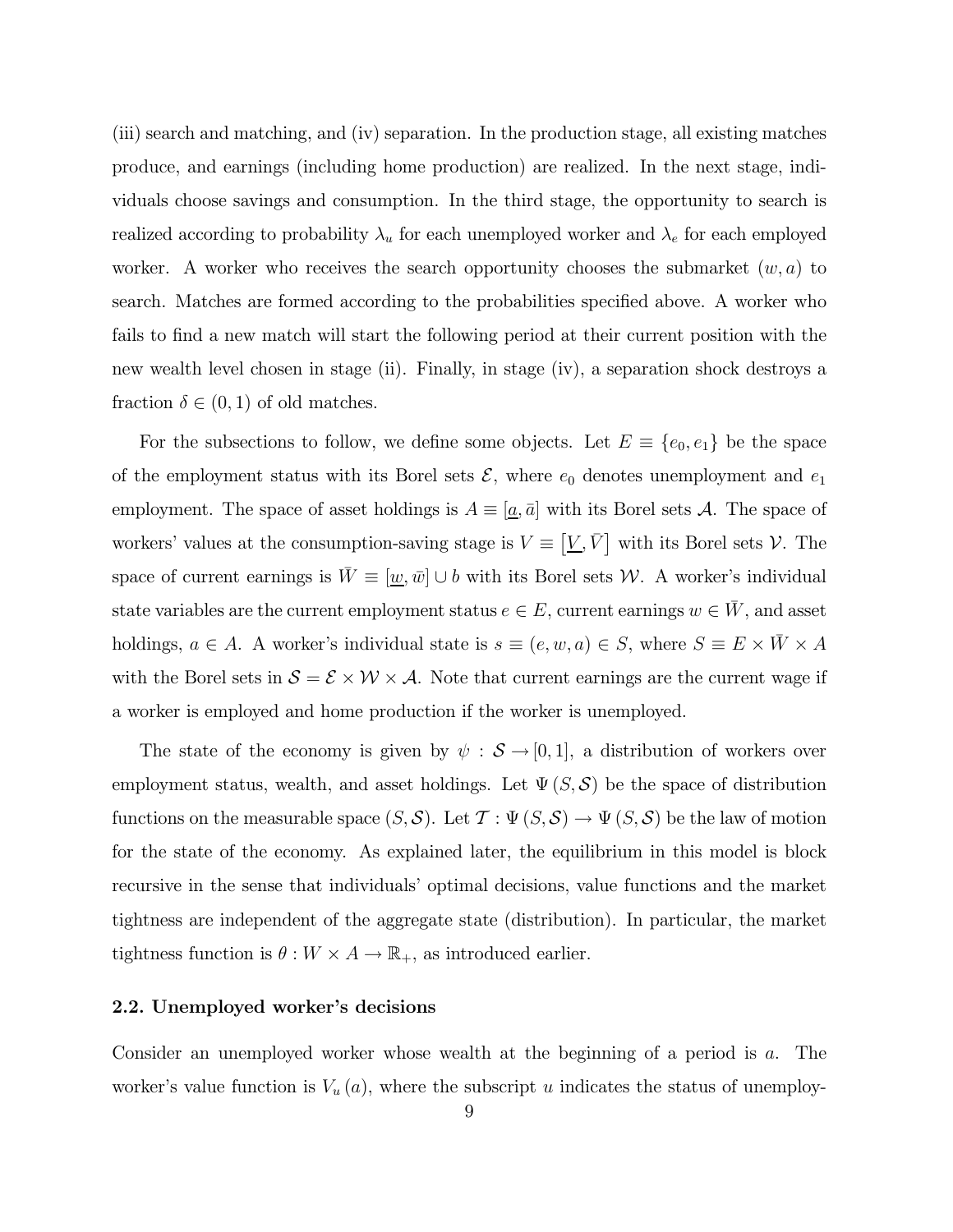ment  $e_0$  and home production is suppressed in the notation. The worker's choice problem can be formulated in two stages. In the consumption and savings stage, the worker chooses consumption c and future wealth  $\hat{a}$ . In the search and matching stage, the worker chooses the target wage  $\hat{w}$  to search for, given the wealth level  $\hat{a}$ . The optimal search decision generates the following return on search for the unemployed worker:

$$
R_u(\hat{a}) \equiv V_u(\hat{a}) + \max_{\hat{w}} \ \lambda_u p\left(\theta\left(\hat{w}, \hat{a}\right)\right) \left[V\left(\hat{w}, \hat{a}\right) - V_u(\hat{a})\right].\tag{2.1}
$$

If the worker is matched at the target wage  $\hat{w}$ , the worker will start the next period employed, which will yield the value  $V(\hat{w}, \hat{a})$  to the worker. If the worker fails to match, the worker will stay unemployed at the beginning of the next period, which will yield the value  $V_u(\hat{a})$ . The "capital gain" from finding the job  $\hat{w}$  is  $[V(\hat{w}, \hat{a}) - V_u(\hat{a})]$ . The expected capital gain is the maximand in (2.1), where the parameter  $\lambda_u$  is the probability that an unemployed worker is able to search for a job in a period. Denote the optimal search target by the policy function  $\tilde{w}_u(\hat{a})$ .

The unemployed worker's choices of consumption  $c$  and future wealth  $\hat{a}$  solve:

$$
V_u(a) = \max_{c,\hat{a}} \left[ u(c) + \beta R_u(\hat{a}) \right]
$$
  
s.t.  $c + \frac{\hat{a}}{1+r} = b + a$  and  $\hat{a} \ge \underline{a}$ . (2.2)

The first constraint is the budget constraint and the second constraint the borrowing limit. Denote the optimal choices by the policy functions  $c_u(a)$  and  $\hat{a}_u(a)$ . Rewrite the optimal search choice as a function of the worker's wealth at the beginning of the period instead of at the search stage:  $\hat{w}_u(a) \equiv \tilde{w}_u(a_u(a))$ . Similarly, express the tightness of the submarket searched by the unemployed worker as  $\hat{\theta}_u\left(a\right) \equiv \theta\left(\hat{w}_u\left(a\right), \hat{a}_u\left(a\right)\right)$ .

The formulations in (2.1) and (2.2) reveal that a worker's risk aversion and the borrowing limit generate a wealth effect on job search decisions. Consider an unemployed individual with low wealth. Given that the worker is unemployed, he expects that in the future he will find a job with some probability and his income will increase. Since expected income in the future will be higher than current income, the risk averse worker would like to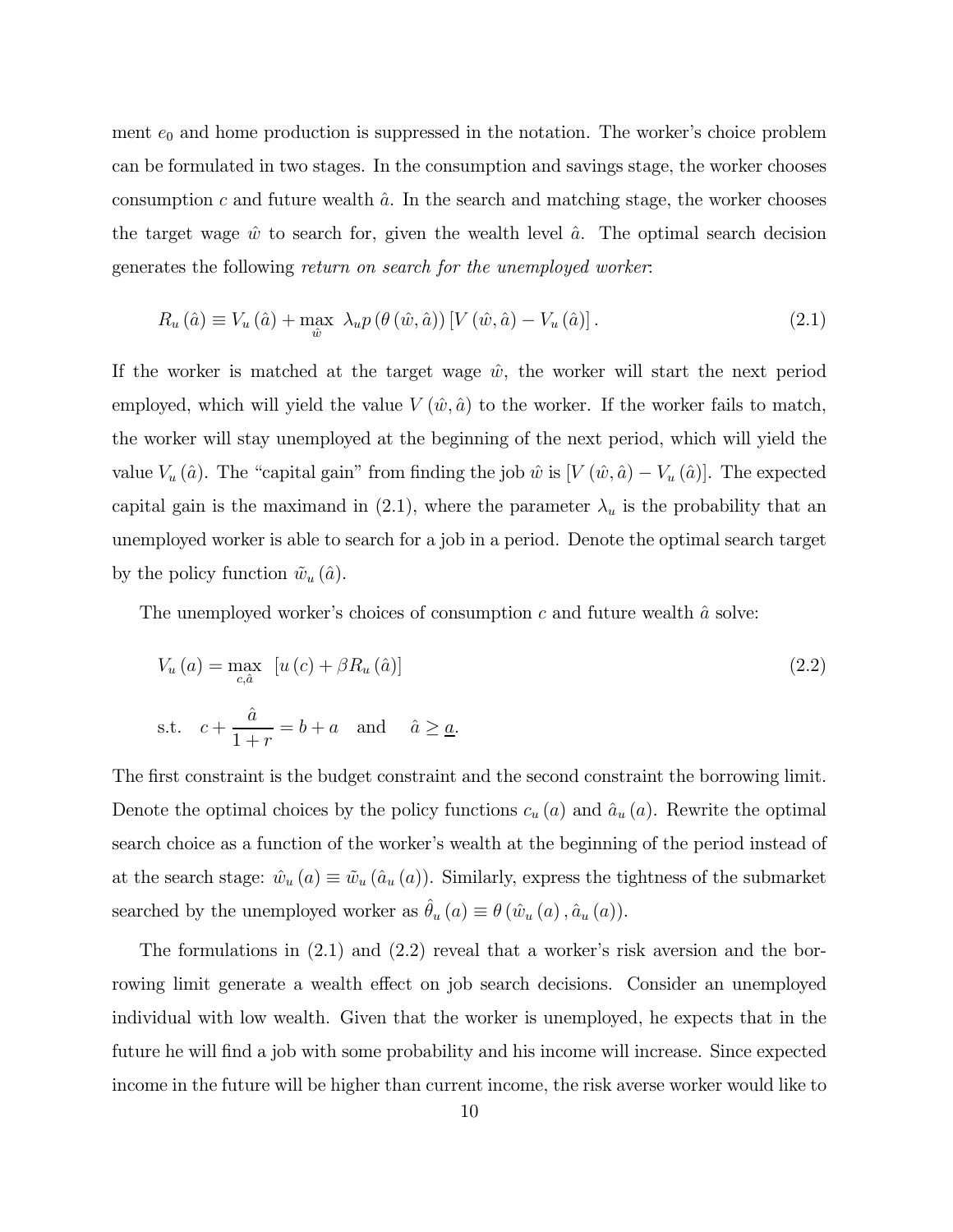smooth consumption by decumulating wealth to transfer some of the higher future income to the present. However, the borrowing limit constrains the worker's ability to smooth consumption. If the borrowing constraint is binding, the low wealth forces the worker to consume a relatively low amount. If the worker fails to find a job, consumption will likely be even lower in the next period. To reduce the likelihood of such falling consumption, the worker will choose to search for jobs that have relatively high job-finding probabilities. In equilibrium, those jobs are the ones paying lower wages. Thus, workers with lower wealth levels have incentives to apply for lower wages.

#### 2.3. Employed worker's decisions

Consider an employed worker with wage  $w$  and wealth  $a$  at the beginning of a period. The worker's value function is  $V(w, a)$ . Again, we formulate the worker's choice problem recursively in two stages. In the search stage, the worker chooses the search target  $\hat{w}$  given wealth  $\hat{a}$ . This choice yields the return on search for the employed worker:

$$
R(w, \hat{a}) \equiv \delta V_u(\hat{a}) + (1 - \delta) V(w, \hat{a}) + \max_{\hat{w}} \lambda_e p(\theta(\hat{w}, \hat{a})) \left[ V(\hat{w}, \hat{a}) - \delta V_u(\hat{a}) - (1 - \delta) V(w, \hat{a}) \right]. \tag{2.3}
$$

The worker's current job can be destroyed with probability  $\delta$ , in which case the value for the worker at the beginning of the next period will be  $V_u(\hat{a})$ . If the current job is not destroyed, staying at the job will yield the value  $V(w, \hat{a})$  to the worker. Thus, if the worker does not move to another job, the expected value will be  $[\delta V_u(\hat{a}) + (1 - \delta) V(w, \hat{a})]$ . If the worker moves to a new job at  $\hat{w}$ , the worker will start the next period with the value  $V(\hat{w}, \hat{a})$ . The worker chooses the target wage  $\hat{w}$  to maximize the expected gain from search. Denote the optimal search target by the policy function  $\tilde{w}(w, \hat{a})$ .

The employed worker's choices of consumption  $c$  and future wealth  $\hat{a}$  solve:

$$
V(w, a) = \max_{c, \hat{a}} \left[ u(c) + \beta R(w, \hat{a}) \right]
$$
  
s.t.  $c + \frac{\hat{a}}{1+r} = w + a$  and  $\hat{a} \ge \underline{a}$ . (2.4)

Denote the optimal choices by the policy functions  $c(w, a)$  and  $\hat{a}(w, a)$ . Rewrite the optimal search target as  $\hat{w}(w, a) \equiv \tilde{w}(w, \hat{a}(w, a))$ . Similarly, express the tightness of the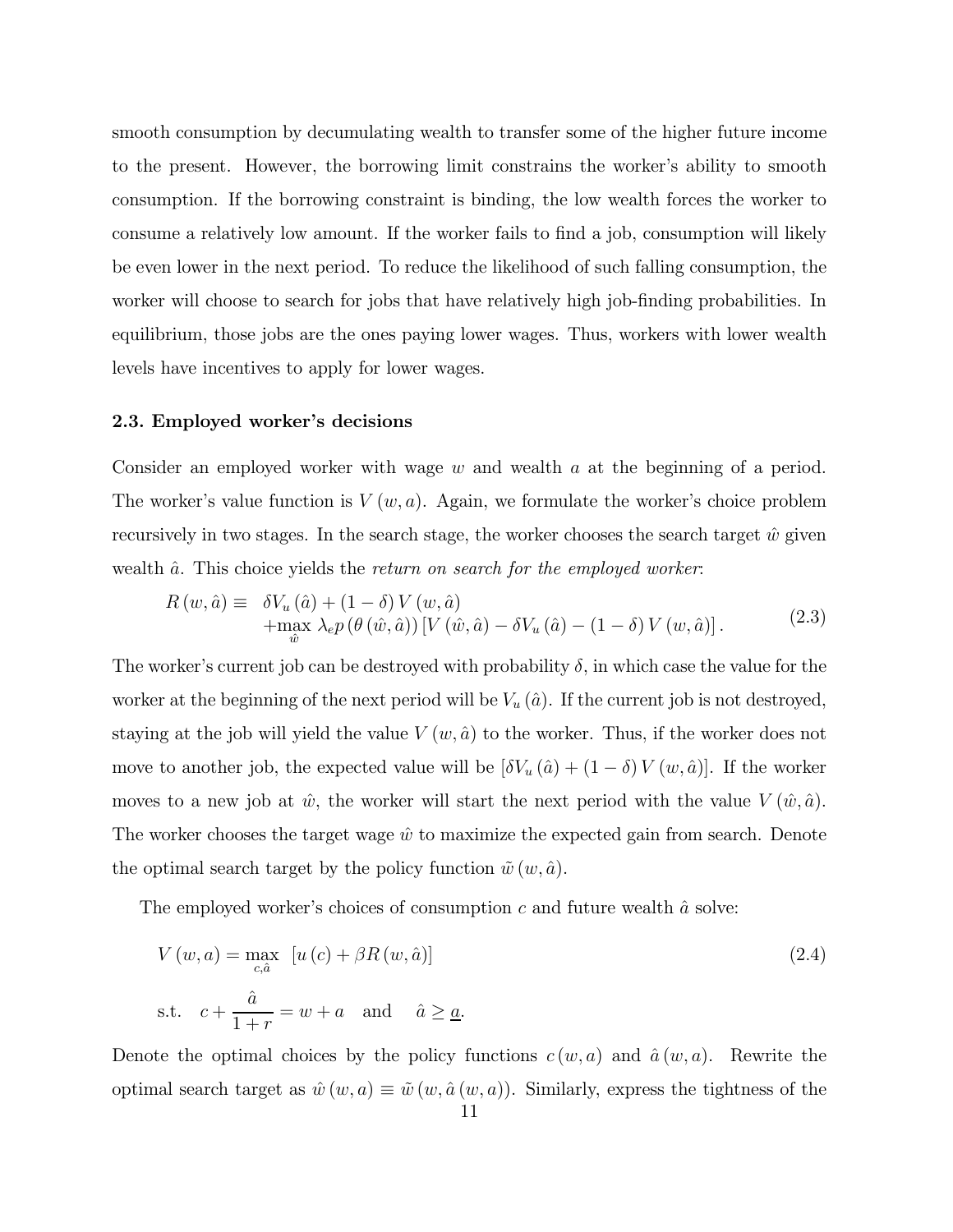submarket searched by the employed worker as  $\hat{\theta}(w, a) \equiv \theta(\hat{w}(w, a), \hat{a}(w, a))$ . As for an unemployed worker, risk aversion and the borrowing limit generate a wealth effect on an employed worker's on-the-job search decision. That is, individuals with low wealth choose to search for lower wages than individuals with high wealth.<sup>5</sup>

In addition, given the wealth level, an employed worker's current wage affects the search decision. When an employed worker fails to find a new match, the worker keeps the current job. The higher is the wage at the current job, the smaller is the effect of such match failure on income. Thus, a worker with a relatively high current wage will search for a higher wage. Although this effect is common in models with directed search on the job, it has the new feature here that it interacts with risk aversion and wealth. Because of risk aversion, wage gains from finding a new match yield a diminishing marginal utility of consumption. This weakens the incentive to search for large wage gains if the worker is already wealthy.<sup>6</sup>

#### 2.4. Firms and market tightness

Consider a filled job  $(w, a)$  at the beginning of a period, i.e., a filled job paying wage w to a worker whose wealth at the beginning of the period is  $a$ . Current profit of the job is  $(y - w)$ . The worker will be able to search on the job with probability  $\lambda_e$ . The search target will offer wage  $\hat{w}(w, a)$  with the associated tightness  $\hat{\theta}(w, a)$ . The worker will succeed in getting a new match with probability  $p(\hat{\theta}(w, a))$ , in which case the worker will separate from the current job endogenously. With probability  $\delta$ , the current job will be destroyed, in which case the worker will separate exogenously. After either separation, the value of the job to the firm will be zero. If neither separation occurs, the continuation value of the job to the firm will be  $\beta J(w, \hat{a}(w, a))$ , where  $\hat{a}(w, a)$  is the worker's future wealth. Thus, the value of the job to the firm satisfies:

$$
J(w, a) = y - w + \beta (1 - \delta) [1 - \lambda_e p(\hat{\theta}(w, a))] J(w, \hat{a}(w, a)).
$$
\n(2.5)

 ${}^5V(w,a)$  is equal to the larger value of the right-hand side of (2.4) and  $V_u(a)$ . To reduce clutter, we omit this additional maximization problem, without loss of generality.  $V(w, a) \ge V_u(a)$  holds for all equilibrium values of  $(w, a)$ . In particular, starting with any  $V(w, a) \geq V_u(a)$ , (2.3) implies  $R(w, a) \geq V_u(a)$  and  $u(c) + \beta R(w, \hat{a}) \geq u(c) + \beta V_u(\hat{a})$  for all  $(c, w, \hat{a})$ . The comparison between (2.4) with (2.2) verifies  $V(w, a) \geq V_u(a)$ , indeed.

 $6$ Section 4.2 will analyze the features of the policy functions in detail.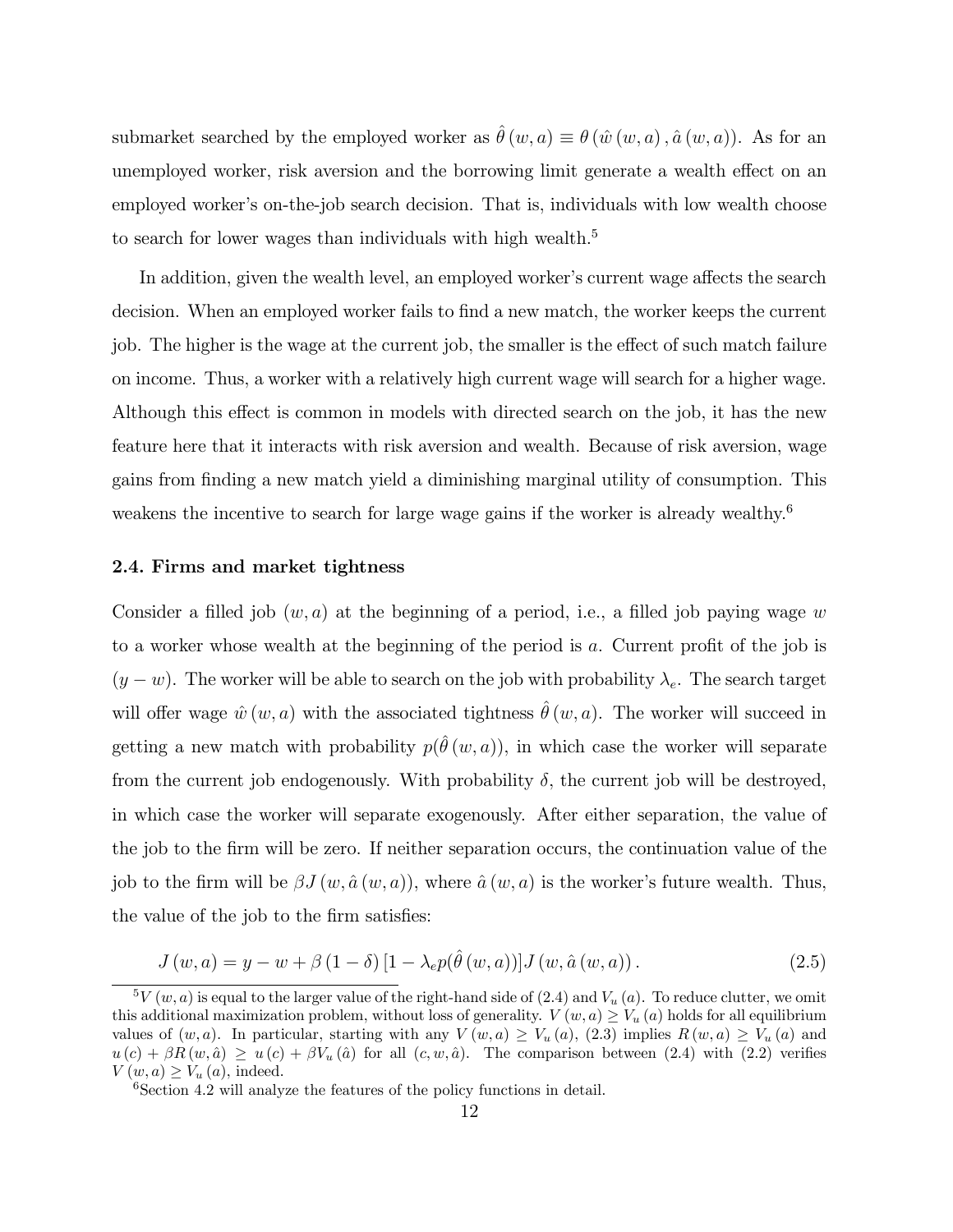Competitive entry of vacancies determines the tightness in each submarket. Consider submarket  $(\hat{w}, \hat{a})$ . The matching probability for the vacancy is  $q(\theta(\hat{w}, \hat{a}))$ . If the firm is matched, production will start in the next period, and the value of the firm is  $\beta J(\hat{w}, \hat{a})$ . The flow cost of posting a vacancy is  $k > 0$ . For all  $(\hat{w}, \hat{a})$ , if  $\beta J(\hat{w}, \hat{a}) \geq k$ , then entry by vacancies will induce such tightness in the submarket that equates the expected value of a vacancy to the cost k. If  $\beta J(\hat{w}, \hat{a}) < k$ , then no vacancy will enter the submarket. Thus, competitive entry of vacancies yields

$$
q\left(\theta\left(\hat{w},\hat{a}\right)\right)\beta J\left(\hat{w},\hat{a}\right) \leq k \text{ and } \theta\left(\hat{w},\hat{a}\right) \geq 0, \forall \left(\hat{w},\hat{a}\right),
$$

where the two inequalities hold with complementary slackness. This condition can be written explicitly as a solution for the tightness:

$$
\theta\left(\hat{w},\hat{a}\right) = \begin{cases} q^{-1}\left(\frac{k}{\beta J(\hat{w},\hat{a})}\right) & \text{if } \beta J\left(\hat{w},\hat{a}\right) \ge k\\ 0 & \text{otherwise.} \end{cases} \tag{2.6}
$$

Note that  $q(\theta)$  is a decreasing function and  $p(\theta)$  an increasing function. A submarket with relatively high job-finding probability for an applicant must have a relatively large tightness. Because this submarket has relatively low matching probability for a vacancy, firms enter such a submarket only if a vacancy filled in the submarket has a relatively high value  $J$ , as shown by  $(2.6)$ . To yield such a high value  $J$ , the wage offer must be relatively low in this submarket.

### 3. Equilibrium and the Submarkets

### 3.1. Equilibrium definition and block recursivity

The aggregate state of the economy is a distribution of workers over the states consisting of the employment status, earnings (home production) and wealth. Given the distribution of workers at the beginning of a period,  $\psi$ , individuals' optimal decisions and matching outcomes induce the distribution of workers at the beginning of the next period,  $\hat{\psi}$ . We omit the characterization of this transition of the aggregate state because it involves cumbersome accounting of the flows of workers between states. An equilibrium can be defined as follows: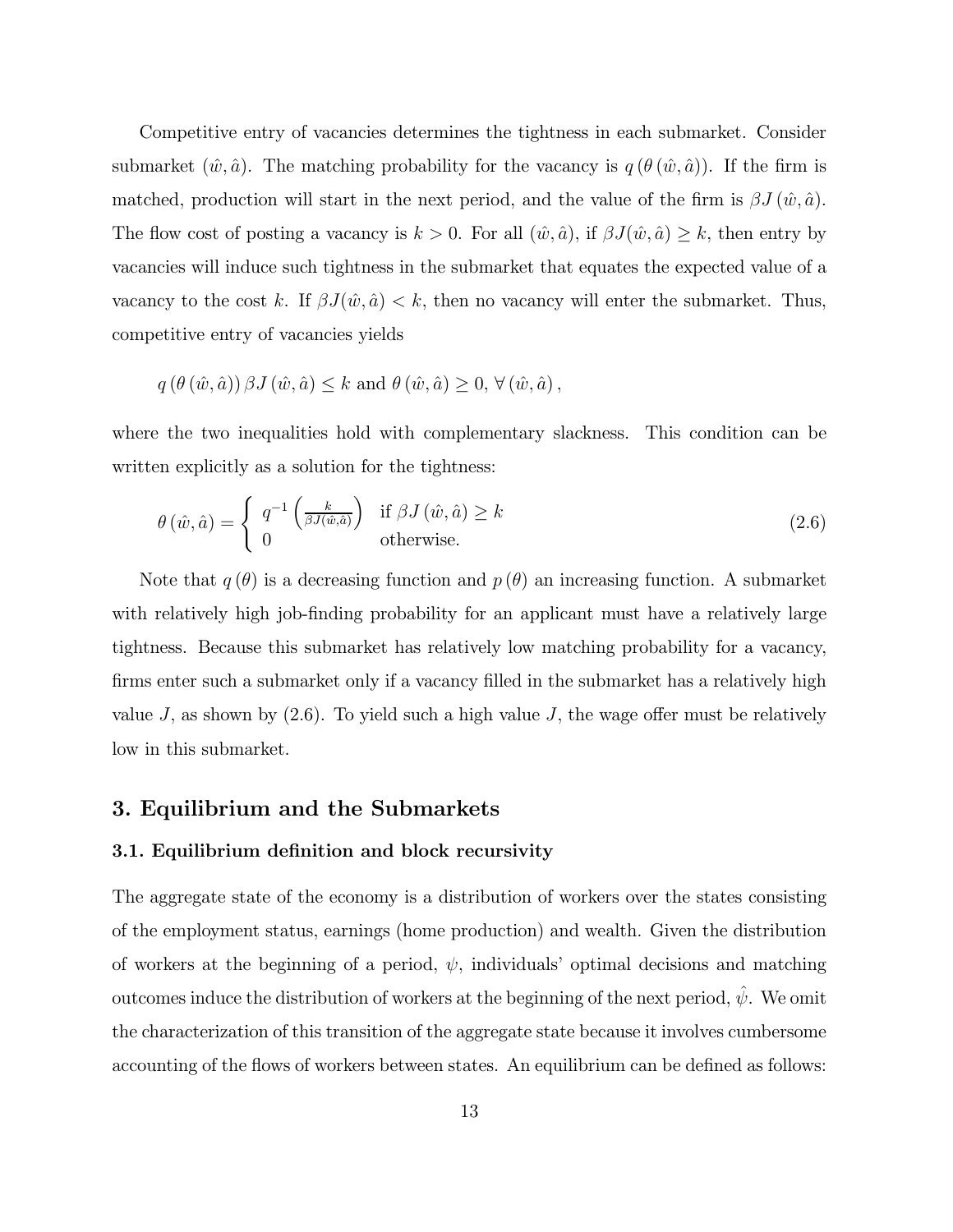**Definition 3.1.** An equilibrium consists of value functions  $(V_u, V, J)$ , workers' policy functions,  $(\hat{w}_u, c_u, \hat{a}_u)$  and  $(\hat{w}, c, \hat{a})$ , and the transition function of the aggregate state,  $\mathcal{T}$ , that satisfy the following requirements:

(i) The value function for unemployed workers,  $V_u : A \to \mathbb{R}$ , satisfies (2.2) for all  $a \in A$ , and the corresponding optimal decisions yield the policy functions of search, consumption and future wealth,  $\hat{w}_u : A \to \mathbb{R}$ ,  $c_u : A \to \mathbb{R}_+$  and  $\hat{a}_u : A \to A$ ;

(ii) The value function V for employed workers,  $V : W \times A \to \mathbb{R}$ , satisfies (2.4) for all  $(w, a) \in W \times A$ , and the corresponding optimal decisions yield the policy functions of search, consumption and future wealth,  $\hat{w}:W\times A\rightarrow \mathbb{R},$   $c:W\times A\rightarrow \mathbb{R}_+,$  and  $\hat{a}:W\times A\rightarrow A;$ 

(iii) The firm's value function,  $J: W \times A \to \mathbb{R}$ , satisfies (2.5) for all  $(\hat{w}, \hat{a}) \in W \times A$ ;

(iv) The tightness function  $\theta$  satisfies (2.6) for all  $(\hat{w}, \hat{a}) \in W \times A$ .

(v) The aggregate state transition,  $\mathcal{T} : \Psi(S, \mathcal{S}) \to \Psi(S, \mathcal{S})$ , is consistent with the policy functions and induces the aggregate state in the next period as  $\hat{\psi} = \mathcal{T}(\psi)$ .

The equilibrium defined above is a *block recursive equilibrium* (BRE), as defined and analyzed by Shi (2009) and Menzio and Shi (2010, 2011). Namely, value functions, policy functions and the market tightness function in the equilibrium are determined by  $(i)-(iv)$ independently of the distribution of workers. Block recursivity can be verified as follows. Start with the hypothesis that the value function of a filled job,  $J(w, a)$ , is independent of the distribution of workers,  $\psi$ . Competitive entry of vacancies into submarkets requires the expected value of a filled job to be equal to the vacancy cost. This requirement determines the market tightness function,  $\theta(w, a)$ , independently of  $\psi$  (see (2.6)). Because matching probabilities in a submarket is only a function of the market tightness, they are also independent of  $\psi$ . Given these matching probabilities and the contracts, individuals can calculate the present value of a job and make their decisions. These value functions and optimal choices are independent of  $\psi$ . In particular, the value function of a filled job to a firm,  $J(w, a)$ , is independent of  $\psi$ , which supports the initial hypothesis.

Directed search and competitive entry of vacancies are critical for block recursivity. Because search is directed, a worker chooses to search in the submarket that features the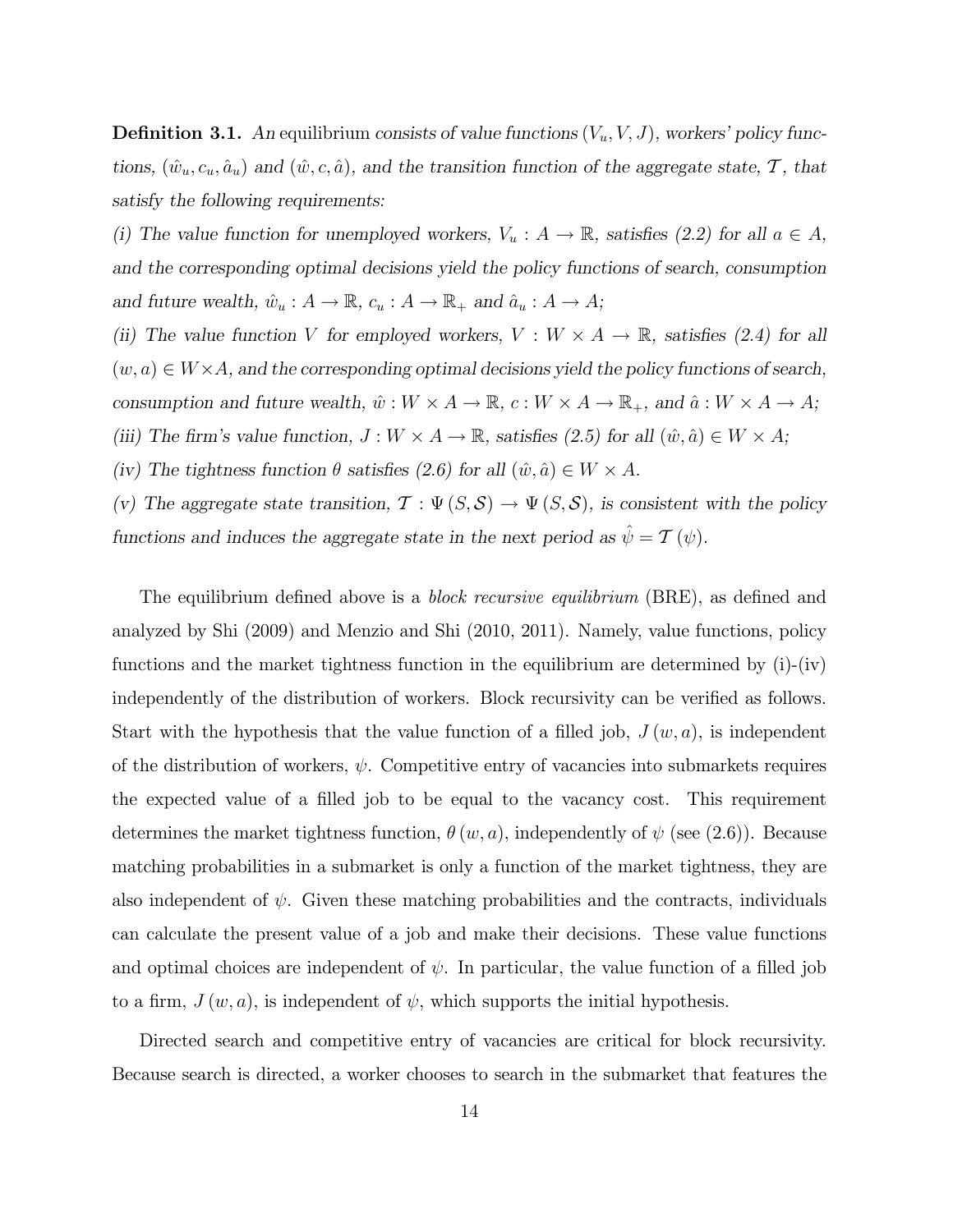optimal tradeoff between the gain in value and the matching probability. For this decision, the worker does not need to know the distribution of workers, provided that the matching probabilities are independent of the distribution. Because competitive entry of vacancies drives down expected profit of a vacancy to zero in every viable submarket, the tightness and the matching probabilities are indeed independent of the distribution.

Block recursivity reduces the complexity of the equilibrium substantially. If the equilibrium is not block recursive, then the distribution of workers is a state variable relevant for individuals' decisions. This aggregate state has infinite dimension because earnings and wealth lie in intervals. Moreover, the law of motion of this aggregate state is endogenous because it must be consistent with the flows of workers induced by individuals' optimal decisions. Exactly computing such a non-block recursive equilibrium is not feasible. The approximation in the literature assumes that only a small number of moments of the distribution matter (e.g., Krusell and Smith, 1998, Krusell et al., 2010). In contrast, when the equilibrium is block recursive, individuals' optimal decisions and the market tightness function depend only on the individual state  $s = (e, w, a)$  that has a small dimension.

#### 3.2. Indexing submarkets by wage offers and applicants' wealth

For the equilibrium to be block recursive, workers should be able to choose to search in the submarket indexed by not only the wage offer  $w$  but also the applicants' wealth  $a$ . Let us elaborate on this dependence of the submarkets on  $a$ . Why does a firm care about an applicant's wealth as well as the offer? To a recruiting firm, an applicant's wealth affects the value of a filled job by affecting the worker's endogenous separation probability in the future,  $p(\hat{\theta}(w, a))$ , as shown in (2.5). As explained in a worker's decision, risk aversion and the borrowing limit together imply that a worker with low wealth has incentive to search for a job with high matching probability. Because of this effect of wealth on a worker's search decision, a job filled by a worker with low wealth is expected to survive for a short time, given the same wage offer. Since such a filled job yields a low expected present value to a firm, the firm prefers to hire workers with high wealth.

Suppose that firms in each submarket can ask the applicants to show their wealth, they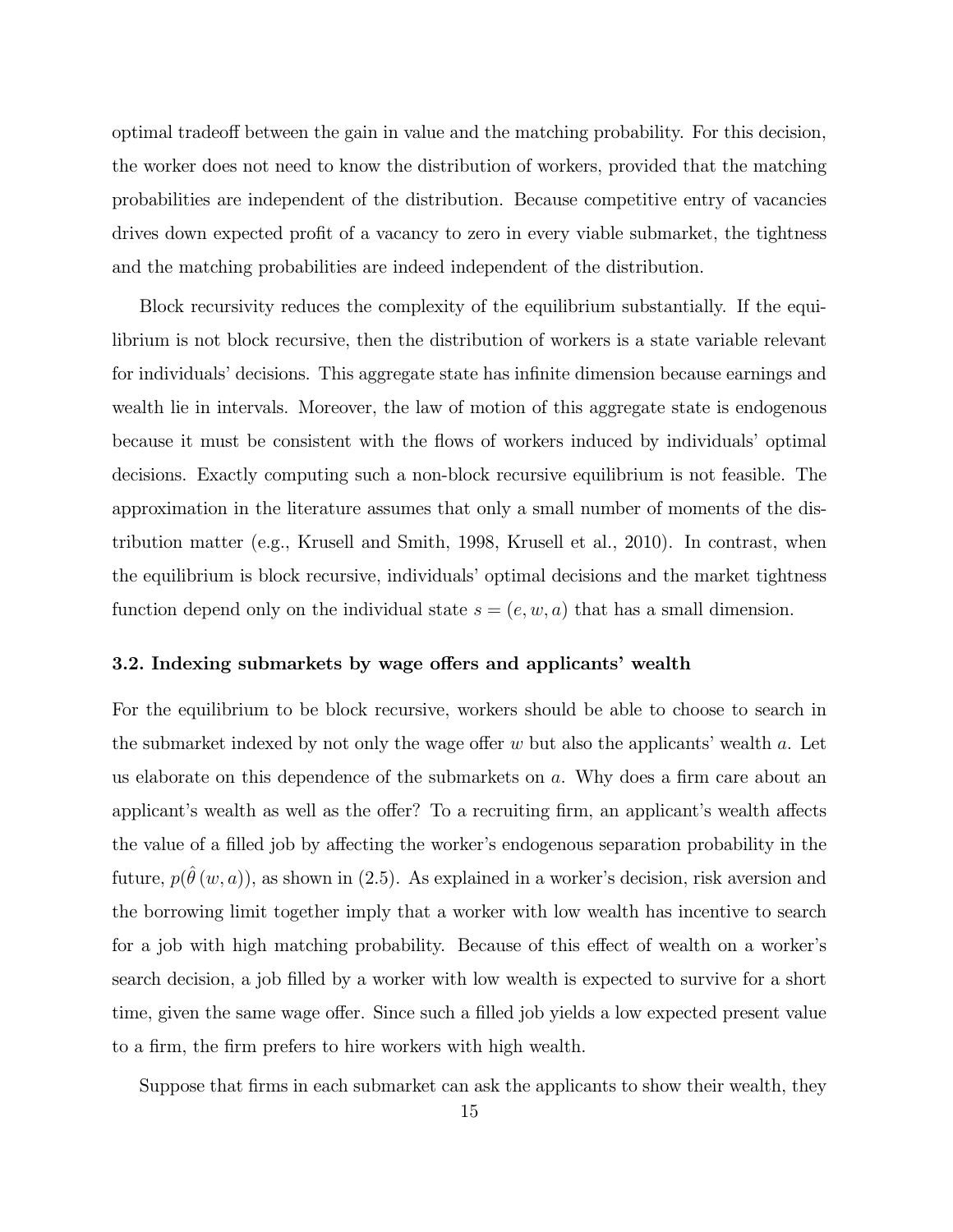will hire the applicants with the highest wealth. An applicant is not able to show more wealth than what he has. If an applicant chooses to hide some wealth, there is no gain once the worker is hired, because the wage is posted. However, there is risk that the worker will not be hired if other applicants who visit the same firm report their wealth truthfully. Thus, it is incentive compatible for all applicants to show their wealth truthfully. Similarly, two workers who differ in either their current wage or wealth do not choose to enter the same submarket indexed by  $(w, a)$ .

In light of the above discussion, it may be puzzling why firms in reality do not explicitly elicit information about applicants' wealth. In many states in the U.S., an employer is allowed to gain access to an employee's credit record. Although a credit record may not precisely identify the wealth level, it can be highly correlated with the wealth level. In addition, firms can select applicants based on their resumes, which can be sufficient for revealing applicants' wealth precisely. In the current model, if all workers had the same initial wealth  $a_0$  when they entered the economy, then a resume that perfectly reveals wealth only needs to contain a worker's current employment status, current earnings (or home production) and the duration in which such earnings have lasted. This result can be proven by induction.<sup>7</sup> Although this alternative formulation of the contracting space is more direct, it is omitted here because it increases clutter.

### 4. Quantitative Analysis

#### 4.1. Calibration

The utility function and the matching probabilities have the following forms:

$$
u(c) = \frac{c^{1-\sigma}-1}{1-\sigma}, \quad p(\theta) = \left[1+(p_0/\theta)^{\gamma}\right]^{-\frac{1}{\gamma}}, \quad q(\theta) = \frac{p(\theta)}{\theta}.
$$

<sup>&</sup>lt;sup>7</sup>At the time when a worker enters the economy, the worker is unemployed and searches for the wage  $\hat{w}_u(a_0)$ . At the time of search, firms can calculate the worker's wealth as  $\hat{a}_u(a_0)$ . At the time of search in the next period, this worker's wealth will be  $\hat{a}(\hat{w}_u(a_0), \hat{a}_u(a_0))$  if the worker enters the next period employed, and  $\hat{a}_u$  ( $\hat{a}_u$  ( $a_0$ )) if the worker enters the next period unemployed. In both cases, firms can calculate the worker's wealth precisely, because the functions  $(\hat{a}, \hat{a}_u, \hat{w}_u)$  are common knowledge. Continuing this precess, firms can infer an applicant's wealth in any arbitrary period.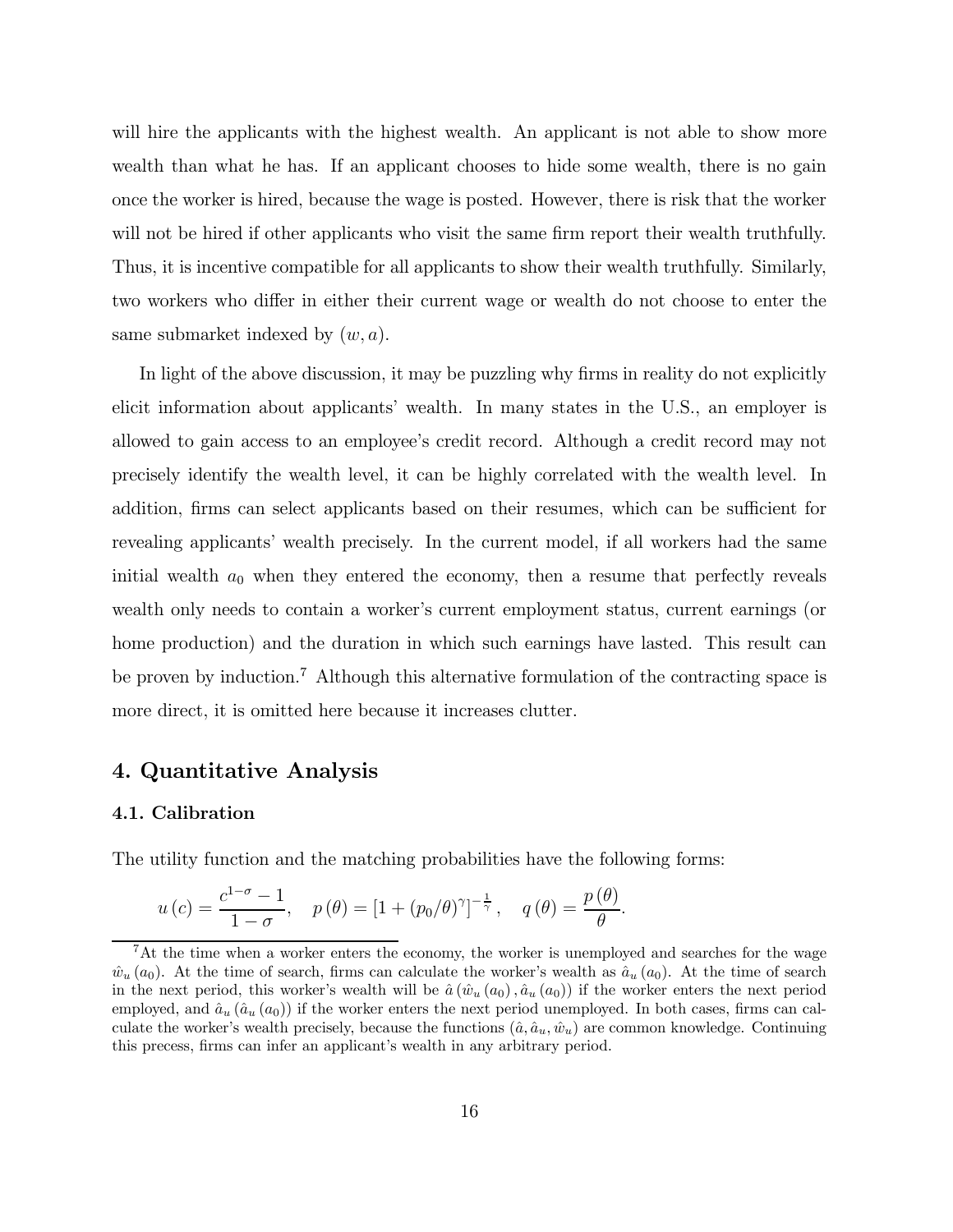If a submarket has a measure N of applicants and tightness  $\theta$ , then the measure of vacancies is  $\theta N$  and the measure of matches is:

 $\ddot{\phantom{0}}$ 

$$
\mathcal{M}(N,\theta N) = p(\theta) N = \frac{N \times (\theta N)}{[(p_0 N)^{\gamma} + (\theta N)^{\gamma}]^{\frac{1}{\gamma}}}
$$

The parameters  $\gamma$  and  $p_0$  are positive and finite. When  $\gamma = 1 = p_0$ , the matching function is the telephone matching function.

| Parameter        | <b>Baseline</b> | Target                                                 |
|------------------|-----------------|--------------------------------------------------------|
|                  | 0.996           | annual discount rate $= 5\%$                           |
| $\mathcal{r}$    | $0.367\%$       | annual interest rate = $4.5\%$ and $\beta(1+r) < 1$    |
| $\delta$         | $2.6\%$         | separation rate into unemployment in CPS               |
| $\sigma$         | $\overline{2}$  | standard in macro calibration                          |
| $\gamma$         | 0.5             | exogenously set                                        |
| $p_0$            | 0.9             | elasticity of $p_u$ to $\theta_u$ lies in [0.27, 0.50] |
| $\lambda_e$      | 0.23            | EE transition rate lies in [2.2, 3.2] $\%$             |
| $\lambda_u$      |                 | normalization                                          |
| $\mathcal{Y}$    |                 | normalization                                          |
| b                | 0.3             | $31\%$ of average wage                                 |
| $\boldsymbol{k}$ | 0.2             | unemployment rate $= 6.5\%$                            |

Table 1: Baseline calibration parameters

The model contains twelve parameters whose baseline values and calibration targets are listed in Table 1. The length of a period is one month. We assume that the borrowing limit is  $\alpha = 0.8$  The discount factor  $\beta = 0.996$  is used to match an annual discount rate of approximately 5%. The curvature of the utility function is set  $\sigma = 2$ , a standard value in macro models. As in Shi (2016), the average elasticity of the job-finding probability of unemployed workers with respect to average market tightness for unemployed workers lies between 0.27 and 0.50. We set  $\gamma = 0.5$  and let  $p_0$  adjust to match this elasticity.<sup>9</sup> The exogenous separation rate is set to  $\delta = 2.6\%$  to match the average transition rate from employment to unemployment in the Current Population Survey (CPS). For an unemployed worker, the probability of having the search opportunity in a period is normalized to  $\lambda_u = 1$ . A similar probability for an employed worker,  $\lambda_e$ , is chosen to obtain a monthly job-tojob transition rate between 22% and 32% (e.g., Hornstein et al., 2011). Productivity is

<sup>8</sup>We examine the effects of changing this bound in Appendix A.

<sup>&</sup>lt;sup>9</sup>We have experimented with different values of  $\gamma$ , but  $\gamma = 0.5$  works well with the value of  $p_0$  to match the elasticity of the job-finding rate and the unemployment rate.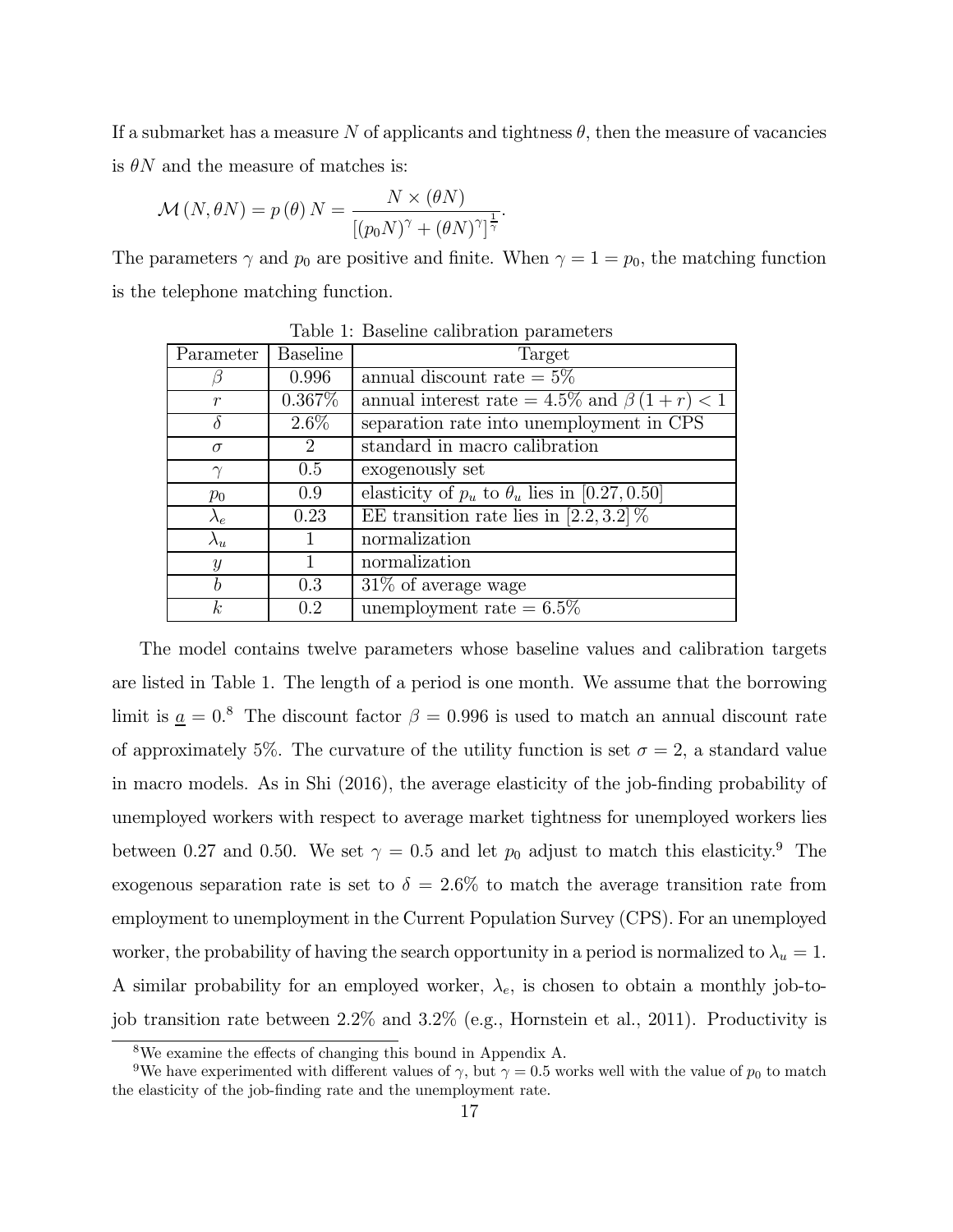normalized to  $y = 1$ . Home production is set at  $b = 0.3$ , similar to Hornstein et al. (2011). Finally, the entry cost is set at  $k = 0.2$  to match an unemployment rate of 6.5%.

With the identified parameters, we solve the equilibrium and simulate the model for the distribution of individuals (see Appendix B for the procedure). Table 2 shows the model simulated moments and their targets in the data. The model is very close to the data on the first three moments because the calibration uses these moments as targets.<sup>10</sup> The model also yields the average elasticity of  $p_u$  with respect to  $\theta_u$  that is within the values considered as reasonable in the literature.

|                                   | <b>Baseline</b> | Data          |
|-----------------------------------|-----------------|---------------|
| Unemployment rate                 | $6.49\%$        | $6.5\%$       |
| EU transition rate                | $2.6\%$         | $2.6\%$       |
| EE transition rate                | $3.16\%$        | $[2.2,3.2]\%$ |
| Elasticity of $p_u$ to $\theta_u$ | 0.33            | [0.27, 0.50]  |

Table 2. Targeted moments

The computed policy functions will be analyzed in the next subsection and the transition rates in subsection 4.3. Subsection 4.4 will analyze the distribution and inequality.

#### 4.2. Policy functions, value functions and market tightness

A critical feature of the equilibrium is that an individual's decision on consumption and savings interacts with search decision in the labor market. We analyze this interaction using the computed policy functions.

Figure 1 depicts workers' optimal search decisions (the top panel), the ratio of next period's wealth to current wealth (the middle panel) and consumption (the bottom panel), all as functions of current wealth. In each panel, the green dashed line is for an unemployed worker. The other three lines are for employed workers at three levels of current earnings: low  $w \in (b, \hat{w}_u(a))$  (the black solid line), medium  $w \in (\hat{w}_u(a), \bar{w})$  (the red dashed line), and high  $w = \bar{w}$  (the blue line). If the current wage is equal to the maximum, the target

 $10$ The model was calibrated by numerical exploration. A finer match can be achieved but more exercises are needed. The solution of the model takes about 24 hours to converge, making any loss minimizing procedure very costly in terms of time.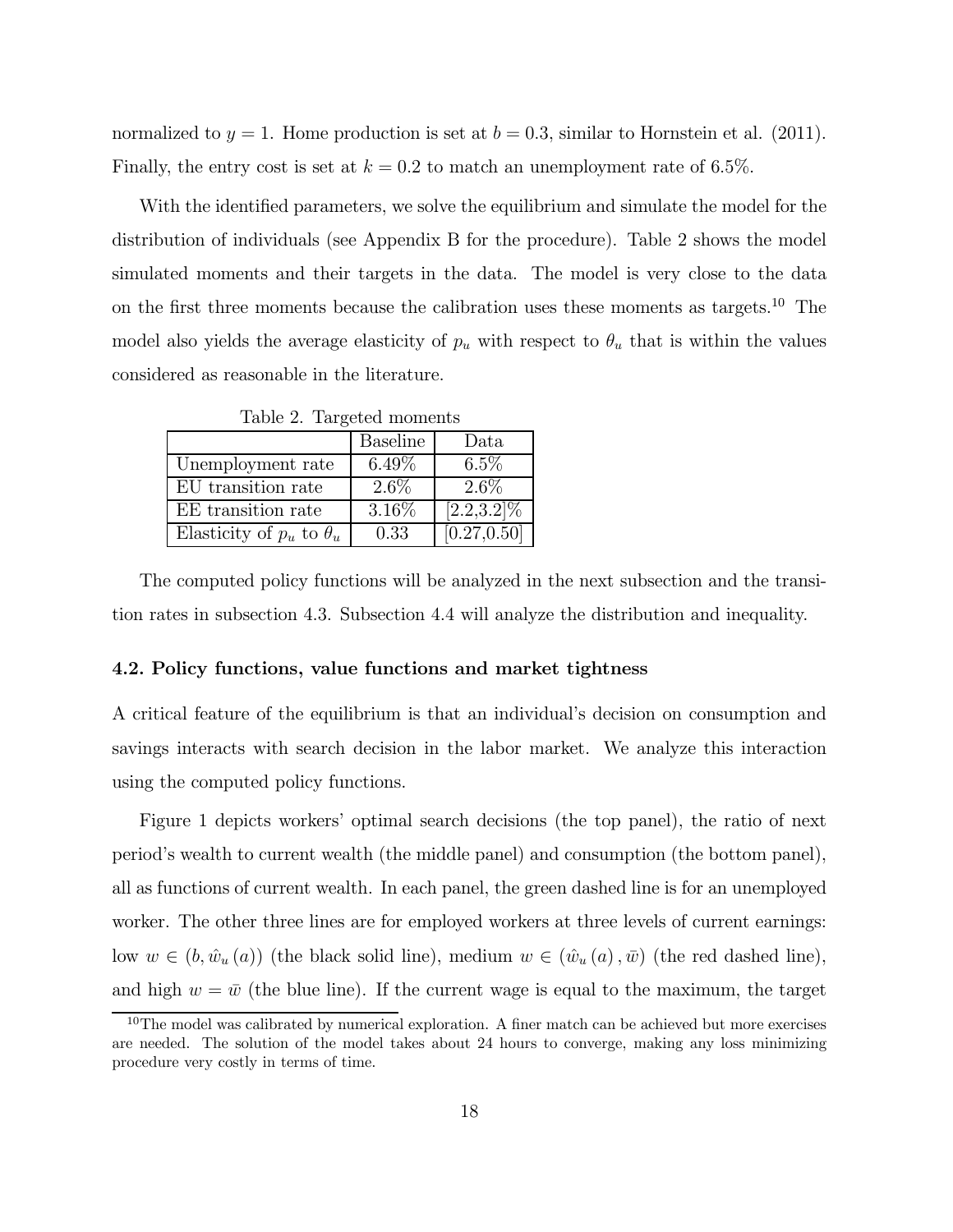wage for search stays constant at this maximum over all wealth levels, as depicted by the blue line in the top panel.



Figure 1. Optimal search target, future wealth and current consumption as functions of wealth for earnings fixed at low  $w \in (b, \hat{w}_u(a)),$ medium  $w \in (\hat{w}_u(a), \bar{w})$ , and high  $w = \bar{w}$ .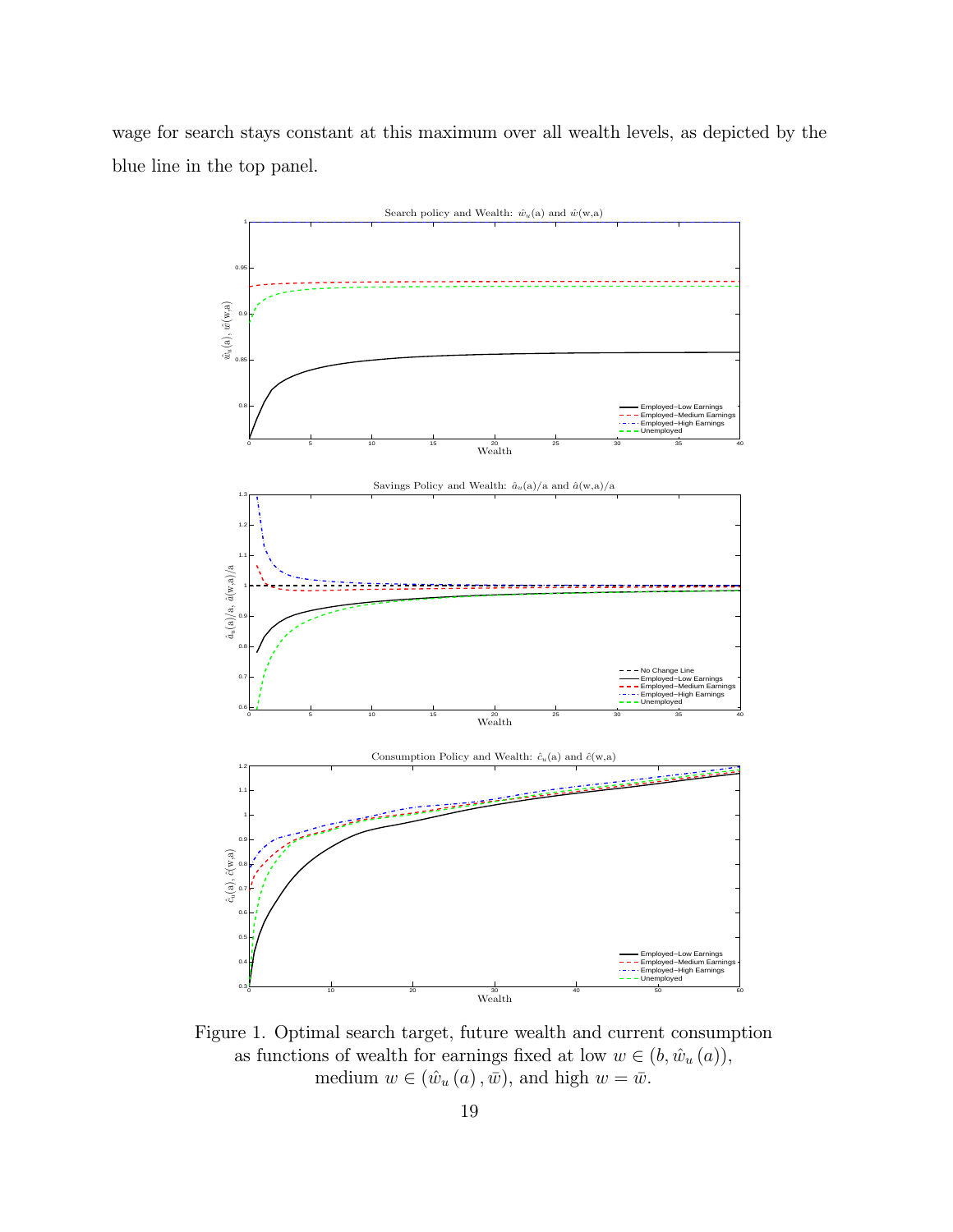The low wage that gives rise to the black solid line in Figure 1 is out of the equilibrium, since it is lower than  $\hat{w}_u(a)$ , the target wage searched by an unemployed worker with the same wealth. Because on-the-job search induces a wage ladder and a worker does not fall down on the ladder, except being hit by the exogenous separation shock, the ergodic distribution of wages does not contain any wage below  $\hat{w}_u(a)$ . Also note that the low wage is sufficiently low so that a worker employed at such a low wage out of the equilibrium would search for a wage lower than  $\hat{w}_u(a)$ . This is caused by the assumption that an employed worker has less opportunity to search, i.e.,  $\lambda_e < \lambda_u$ .

The effect of wealth on job search is strong at low wealth levels and dissipates as wealth increases. For all earnings lower than the maximum, the target wage for search is increasing in wealth if wealth is moderate or low. This policy function becomes flat when wealth is high. To explain these patterns, consider a worker with low wealth. Even if the borrowing limit is not currently binding on the worker, it is likely to be binding soon if the wage does not increase, in which case future consumption will fall. To partially self-insure against this outcome, the worker tries to obtain a wage increase quickly by search. The optimal target wage for search is low because only low-wage jobs have high job-finding probabilities. An increase in wealth reduces the likelihood that the borrowing limit will be binding soon. This enables the worker to tolerate a lower job-finding probability and, hence, to search for higher wages. That is, the target wage as a function of wealth is positively sloped at low wealth levels. As wealth keeps increasing, the effect diminishes, and so the target wage policy function becomes less steep. When wealth is sufficiently high, the worker is perfectly self-insured against income risks, in which case further increases in wealth do not affect the optimal target wage for search.

The middle panel in Figure 1 shows that, as wealth increases, the ratio of future to current wealth converges to one; i.e., a worker becomes perfectly self-insured. The path of future wealth depends on current earnings. When a worker's earnings are low, the ratio of future to current wealth is lower than one. In this case, the worker is decumulating wealth in order to maintain smooth consumption. The extent of this decumulation decreases when current wealth rises, and so the ratio of future to current wealth increases toward one. In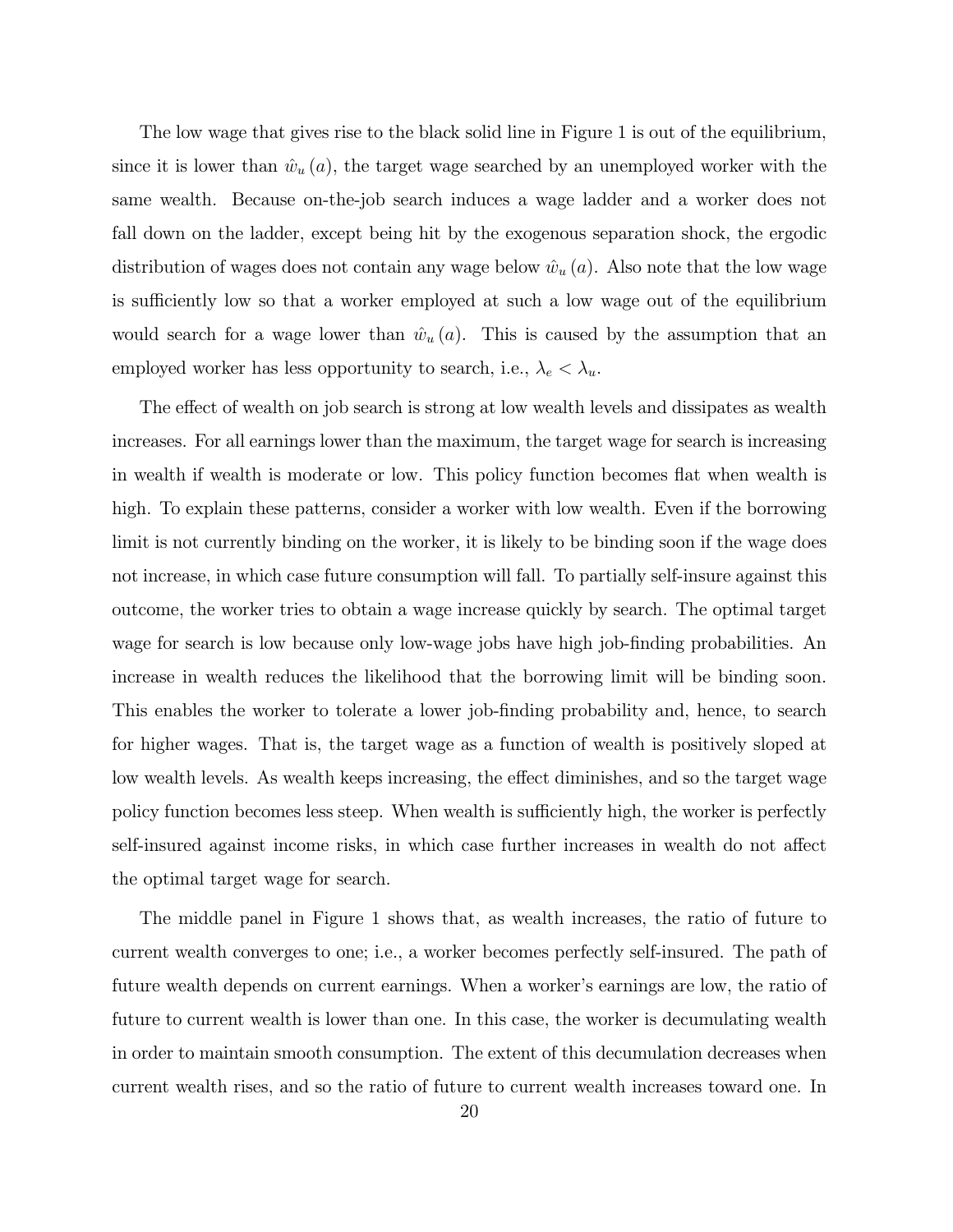contrast, for a worker with high earnings, the ratio of future to current wealth is above one. In this case, the worker is accumulating wealth as a precaution for exogenous job separation into unemployment. For a worker with medium earnings, the path of wealth is non-monotonic, as shown by the red dashed line in the middle panel in Figure 1. The worker accumulates wealth first as the motive of precautionary savings dominates, and then decumulates wealth as the consumption smoothing motive dominates. In general, for workers with lower current earnings, the ratio of future wealth to current wealth is lower but increases more quickly than for workers with higher current earnings.

The bottom panel in Figure 1 shows consumption as an increasing function of wealth. The slope of the consumption function represents the marginal propensity to consume out of wealth, which decreases as wealth increases to improve the ability to self-insure. When wealth approaches the level of perfect self-insurance, consumption becomes constant, and so the marginal propensity to consume approaches zero. Moreover, for any given wealth, workers with low earnings have lower consumption and, to smooth consumption, these workers consume more out of their wealth proportionally. This effect of current earnings is reflected by the feature that the consumption function is lower but steeper for workers with low earnings than for workers with high earnings.

Figure 2 depicts employed workers' target wage for search (the top panel), the ratio of future to current wealth (the middle panel), and consumption (the bottom panel), all as functions of current earnings. In each panel, the three lines correspond to three wealth levels: low (the black solid line), medium (the red dashed line) and high (the blue dot-dashed line). These panels confirm the above analysis. Relative to workers with high earnings, workers with low earnings search for lower wages, decumulate wealth more to smooth consumption, and have higher propensities to consume out of wealth. These differences narrow as wealth increases. When wealth is high, consumption and the ratio of future to current wealth change little with earnings.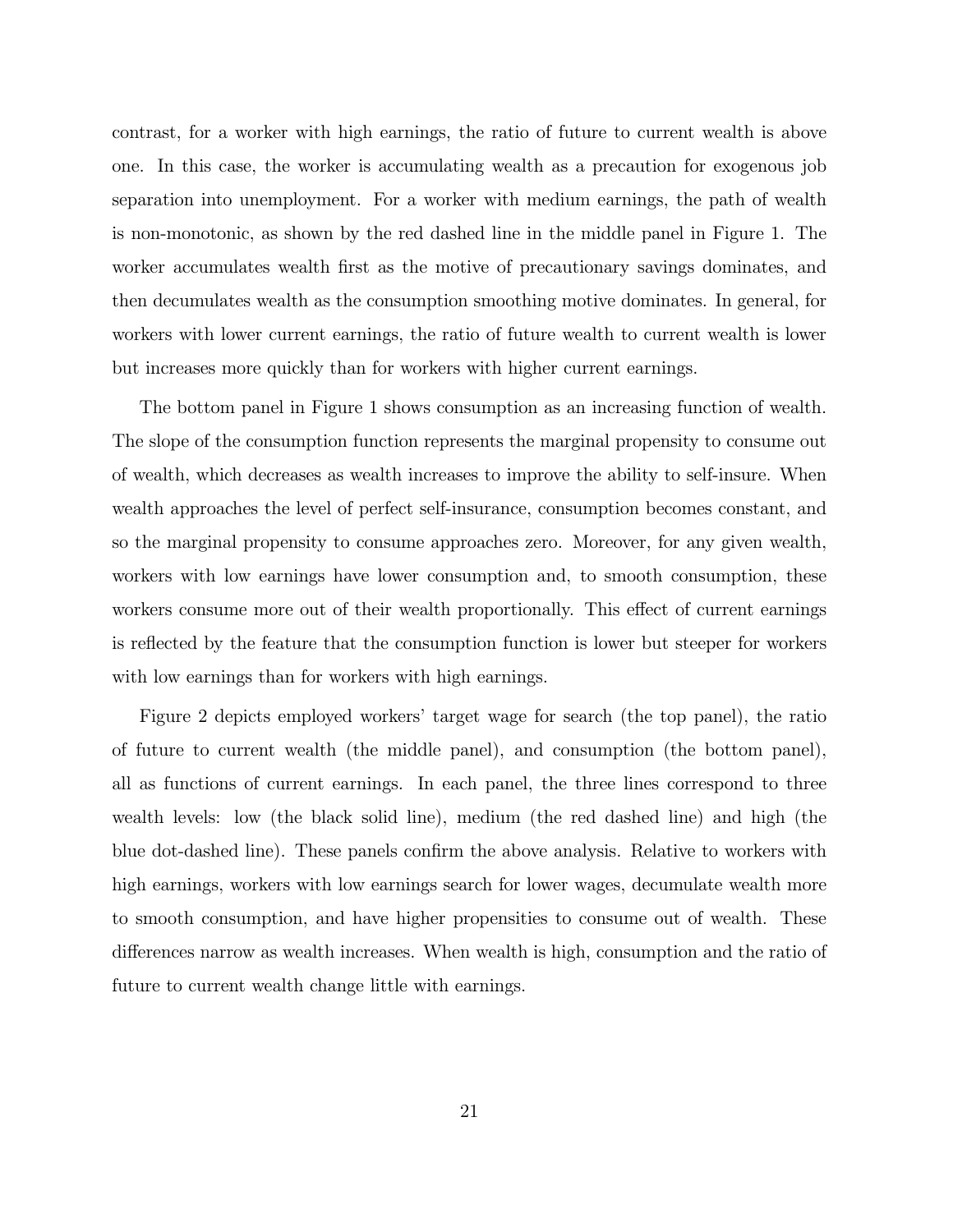

Figure 2. Optimal search target, future wealth and current consumption as functions of earnings for wealth fixed at low, medium and high levels.

Now we examine how the firm value of a filled job and the market tightness depend on the wage and the applicant's wealth. In Figure 3, the left panels depict the dependence on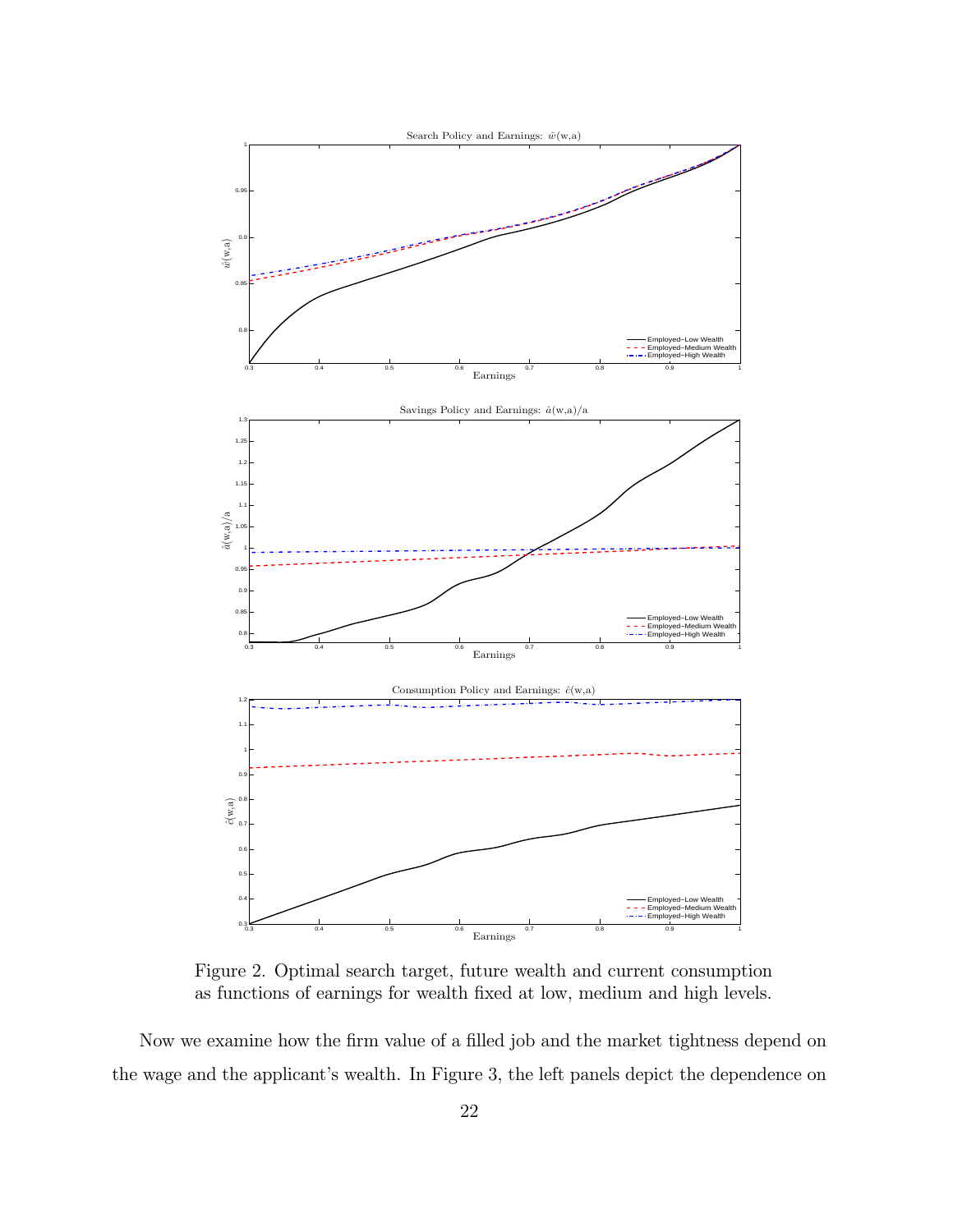an applicant's wealth, where the applicant's current earnings are set to three levels with the same legends and colors as in Figure 1. The right panels depict the dependence on the wage offer, where the applicant's wealth is set to be three levels with the same legends and colors as in Figure 2. Not surprisingly, the firm value of a filled job is a decreasing function of the wage offer for any given wealth level of the applicant. Anticipating the low value of a filled job, not many firms enter the submarket to offer the high wage. Thus, the market tightness is also a decreasing function of the wage offer.



Figure 3. Firm value and market tightness as functions of worker's wealth and the wage offer

For any given wage offer, the firm value of a filled job and the tightness of the submarket offering the wage are increasing functions of an applicant's wealth, provided that the applicant's current wage is lower than the maximum. This positive dependence arises because a worker's wealth affects search decisions as analyzed above. When a worker's wealth is high, it is not urgent for the worker to obtain a wage increase for self insurance. As a result, the worker will search for higher wages that are less likely to be obtained. This reduces the endogenous separability probability of the worker from the current job and, hence, increases the firm value of the job filled by the worker. Anticipating this higher value of a job filled by a wealthier worker, more vacancies enter the submarket to attract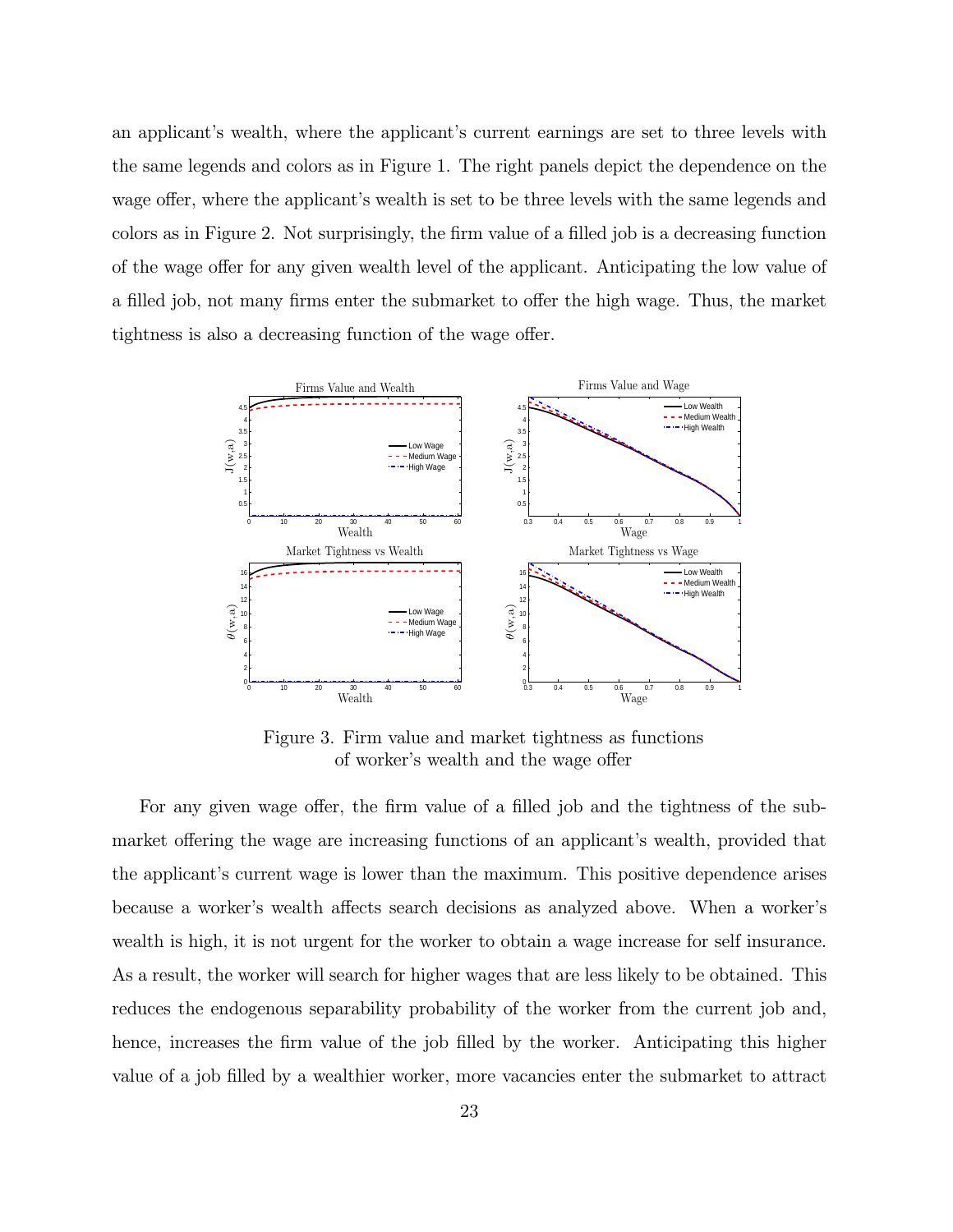such workers. The tightness increases in this submarket. These effects of a worker's wealth weaken as the wage offer increases. When the wage offer is at the maximum, a worker employed at such a wage is not expected to move to another job. In this limit, the firm value of a filled job and the tightness of the submarket offering the maximum wage are independent of the worker's wealth.<sup>11</sup>



Figure 4. Workers' value function, return on search, firm value, and market tightness as functions of workers' wealth and earnings

Figure 4 summarizes the analysis in this subsection in three dimensional graphs. It plots a worker's value function  $V(w, a)$ , the return to on-the-job search  $R(w, a)$ , the value of a filled position  $J(w, a)$ , and the market tightness function  $\theta(w, a)$ .

### 4.3. Worker transition

By affecting workers' search decisions, wealth affects the transition rates of workers in the labor market. To gauge the significance of this effect, we use the model simulated data to run the following cross-sectional regressions:

$$
U2E_i = \beta_0^{u2e} + \beta_a^{u2e} a_i + \varepsilon_1,
$$
  
\n
$$
J2J_i = \beta_0^{j2j} + \beta_a^{j2j} a_i + \beta_w^{j2j} w_i + \varepsilon_2.
$$

 $11$ At very low wage and wealth levels, the benefit to a firm of increasing the wage to retain a worker may be even higher than the direct cost of the wage increase. In this case, an increase in the wage offer improves the payoff to both a recruiting firm and an applicant. Thus, submarkets with such low wages are not active in the equilibrium.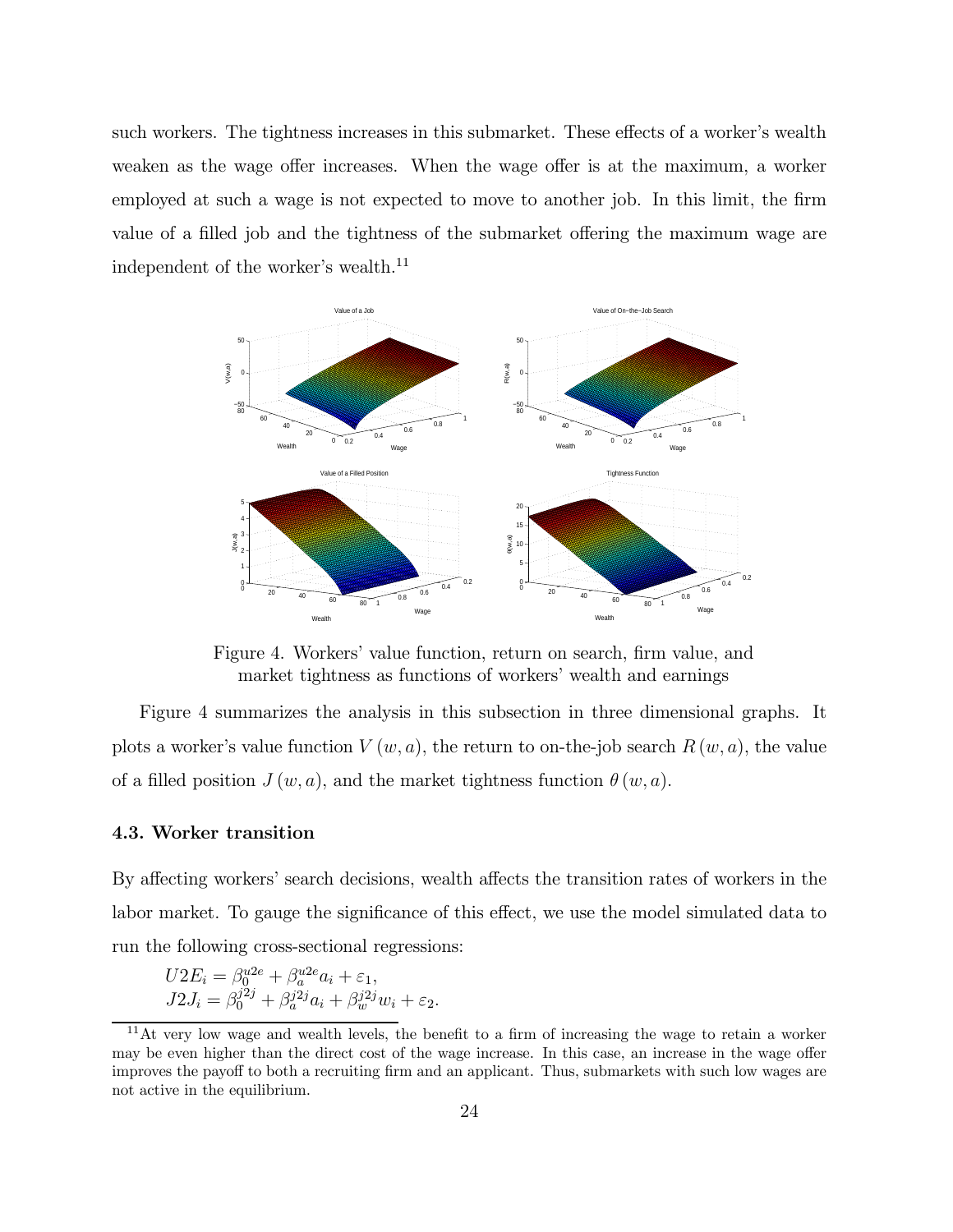U2E is the monthly transition rate from unemployment to employment, J2J is the transition rate directly from one job to another job, and the subscript *i* indicates individuals. To check for robustness, we replace the regressors with log regressors in the above regressions, i.e.,  $a_i$  with ln  $a_i$  and  $w_i$  with ln  $w_i$ . Table 3 lists the coefficients of the two types of regressions.

| $m\omega_{\rm N}$ on $m\omega_{\rm N}$ or $\omega_{\rm M}$ on $\omega_{\rm M}$ respectively |               |           |           |  |
|---------------------------------------------------------------------------------------------|---------------|-----------|-----------|--|
| Regressors\Coefficients                                                                     | $_{\rm Q}u2e$ | 312 j     | $7^{j2j}$ |  |
| Level regressors                                                                            | $-0.0091$     | $-0.0011$ | $-0.5711$ |  |
| $(a_i, w_i)$                                                                                | [3.79]        | [3.85]    | [108.56]  |  |
| Log regressors                                                                              | $-0.0152$     | $-0.0016$ | $-0.5477$ |  |
| $(\ln a_i, \ln w_i)$                                                                        | [3.13]        | [2.48]    | [108.11]  |  |
| <b>F</b> 7                                                                                  |               |           |           |  |

Table 3. Effects of an applicant's wealth and wage on job transition rates

Note: The numbers in  $|.|$  are Newey-West adjusted t statistics.

The two types of regressions yield similar results. All regression coefficients are statistically significant. Wealth affects both the U2E and J2J transition rates negatively. That is, the higher the wealth, the lower the transition rates. This finding is consistent with the analysis in section 4.2. Namely, wealthier individuals apply for better paid jobs and face a lower job-finding probability. Similarly, a worker's current wage negatively affects the transition rate to another job. For any given wealth, the target wage for search increases in a worker's current wage, which comes with a lower job-finding probability.

#### 4.4. Distribution of workers and inequality

Table 4 reports measures of inequality in earnings, income, wealth, and consumption. Income is equal to earnings plus interest payment on assets. The results in the baseline model, reported in the first column, are compared with those in two benchmarks:

(i) The "no-search" model (the second column in Table 4): This is similar to Aiyagari (1994), where the labor market is frictionless but individuals face employment risks and a borrowing limit.<sup>12</sup> In each period, a job is destroyed exogenously with probability  $\delta$ and the worker is unemployed. An unemployed worker becomes employed with probability  $p_u \in (0, 1)$ . The probability  $p_u$  is set to be equal to the average job-finding probability of

 $12$ This benchmark differs from the model in Aiyagari (1994) primarily in that the interest rate is exogenous rather than endogenous.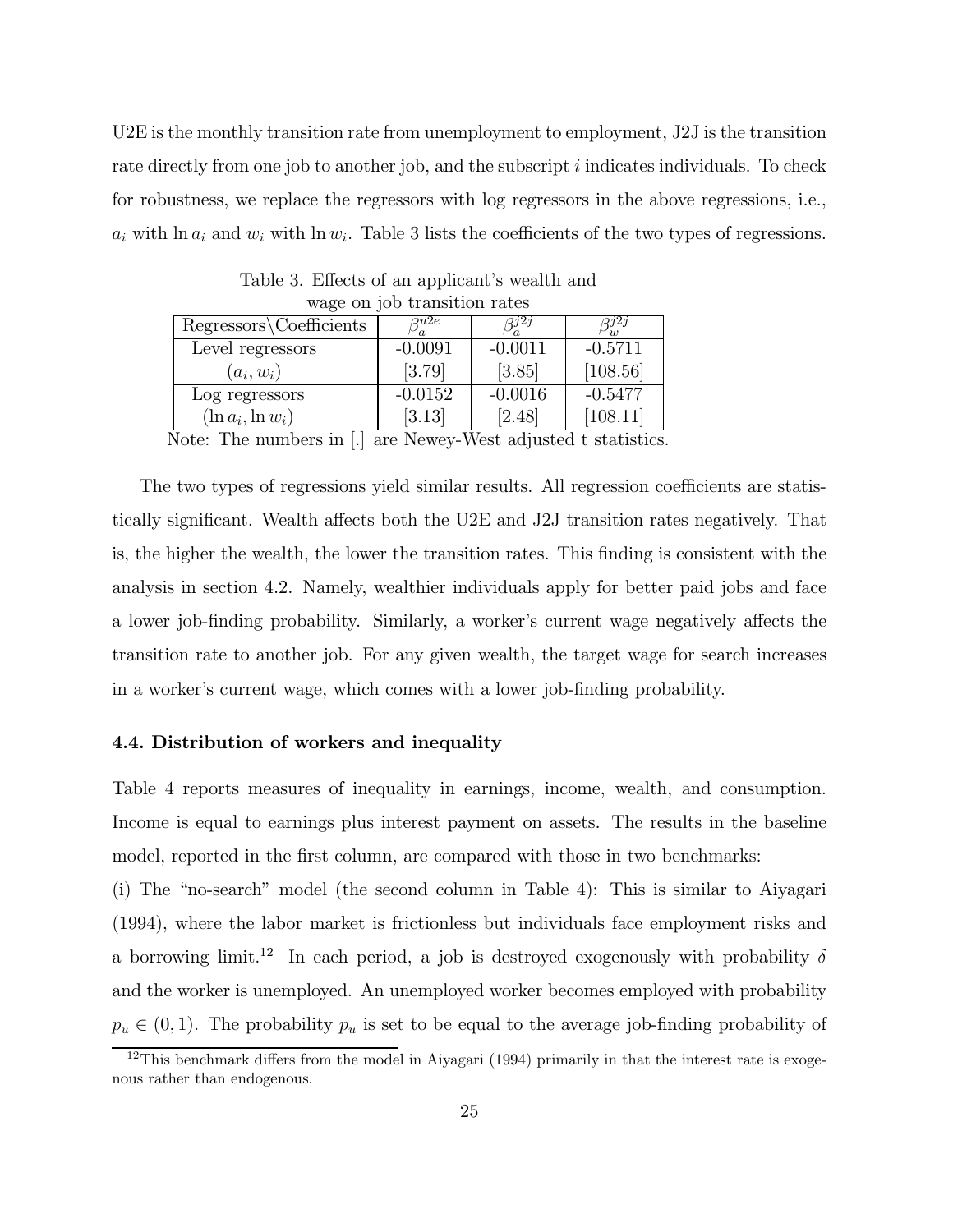an unemployed worker in the baseline model. The wage is the competitive level that sets the profit of a vacancy to zero.

(ii) The "no-wealth" (the third column in Table 4): This is a model where individuals are hand-to-mouth. As in the baseline model, employed and unemployed workers can search, search is directed, and workers are risk averse.

Appendix C in Chaumont and Shi (2017) describes these two benchmarks in more detail. Note that in the baseline and the no-wealth model, all wage inequality is frictional in the sense that it is caused by search frictions. Since all workers have the same ability and preferences, and all jobs produce the same amount of output, all workers would have the same wage if search frictions were absent in the labor market as in the no-search model.

The mean-min wage ratio, proposed by Hornstein et al. (2011) as a measure of wage inequality, is the ratio of the average wage earned by an employed worker to the lowest wage in the equilibrium. Our model generates a mean-min wage ratio of 1085. To put this number in a perspective, it is useful to know that the mean-min wage ratio is no more than 1.04 in a variety of search models, as demonstrated by Hornstein et al.  $(2011).<sup>13</sup>$ 

|                                     | <b>Baseline</b> | No-search | No-wealth |
|-------------------------------------|-----------------|-----------|-----------|
| Mean-min wage ratio                 | 1.085           | 1.000     | 1.062     |
| Gini: wealth                        | 0.262           | 0.310     |           |
| Gini: earnings                      | 0.058           | 0.045     | 0.067     |
| Gini: income                        | 0.063           | 0.055     | 0.067     |
| Gini: consumption                   | 0.027           | 0.026     | 0.067     |
| Gini: consumption<br>Gini: earnings | 0.466           | 0.518     | 1.000     |

Table 4. Inequality measures (not targeted)

The main cause of the higher wage inequality in our model is the interaction between wealth accumulation and search. Ignoring wealth accumulation, as in the no-wealth model, results in lower frictional wage dispersion. As explained in section 4.2, the desire for self insurance motivates unemployed workers to take jobs that pay low wages. This expands the left tail of the equilibrium wage distribution. As wealth increases, a worker becomes

 $13\text{Shi}$  (2016) constructs a directed model of on-the-job search that can generate a mean-min ratio of 1.81. In his model, the cost of posting a vacancy is sufficiently convex in the vacancy type. In the equilibrium, firms create low starting jobs for unemployed workers first and upgrade jobs later.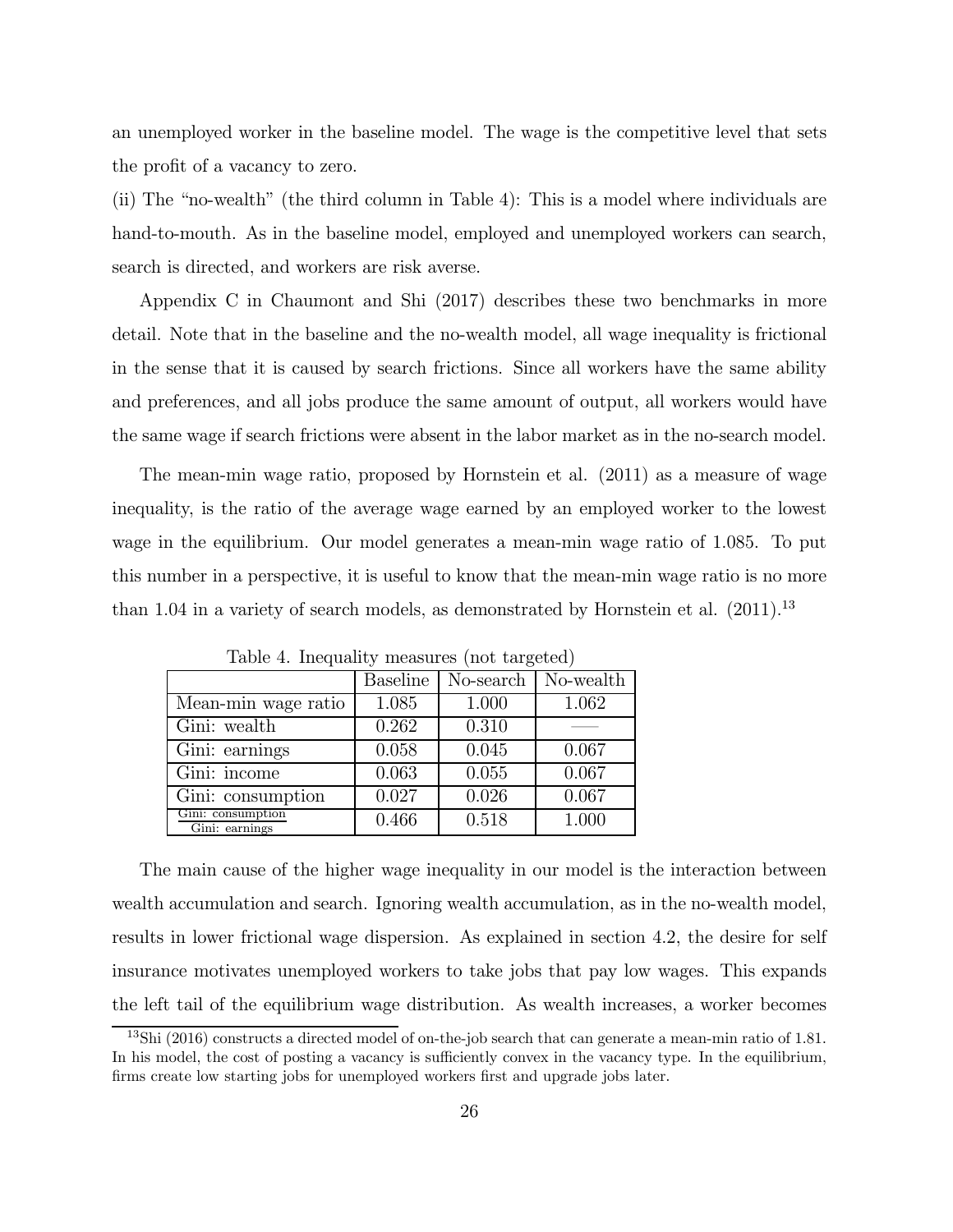better insured and can take the chance of searching for higher wages. This expands the right tail of the wage distribution. Despite these forces that can increase wage inequality, the mean-min ratio in our model is only slightly higher than in the no-wealth model. It is worth noting that Krusell et al. (2010) also analyze search with wealth accumulation but they do not allow for on-the-job search. Their model generates a mean-min ratio of 102 when it is calibrated as in Shimer  $(2005)$ .<sup>14</sup> The presence of on-the-job search in our model is important for the higher dispersion, as examined further in Appendix A.

Table 4 also reports Gini coefficients in wealth, earnings, income, and consumption. The baseline model shows more earnings and income inequality than the no-search model. In the latter model, there is no dispersion in wages, and so earnings inequality is only driven by the uncertainty in whether workers are employed. However, notice that the ratio of the Gini in consumption to the Gini in earnings is lower in the baseline model than in the no-search model. This ratio can be interpreted as the proportion of earnings risks that are passed through to consumption. Thus, individuals in the baseline model are able to shield consumption better from fluctuations in earnings than in the no-search model. This better insurance comes from individuals' ability to choose which jobs to apply for as well as the amount of savings. Moreover, if individuals are hand-to-mouth, as in the no-wealth model, then all earnings risks are passed through to consumption.

It is informative to go beyond the statistics of inequality to examine the entire distributions of wages and wealth. Figure 5 shows the equilibrium density of wages. The support of the distribution is endogenous and discrete. The red bar at earnings equal to 03 shows the mass of individuals who are unemployed. The blue bars show the mass of individuals earning each of the equilibrium wages, which range from 089 to almost 1. Most employed workers are employed at a few values of wages. The shorter bars to the left of the tall bars are the densities of workers who have low wealth and apply for lower paid wages in order to have higher matching probabilities. Those workers are the ones for whom the wealth effect on job search decision is stronger.

<sup>14</sup>They also get a mean-min ratio of 10002 when it is calibrated as in Hagedorn and Manovskii (2008).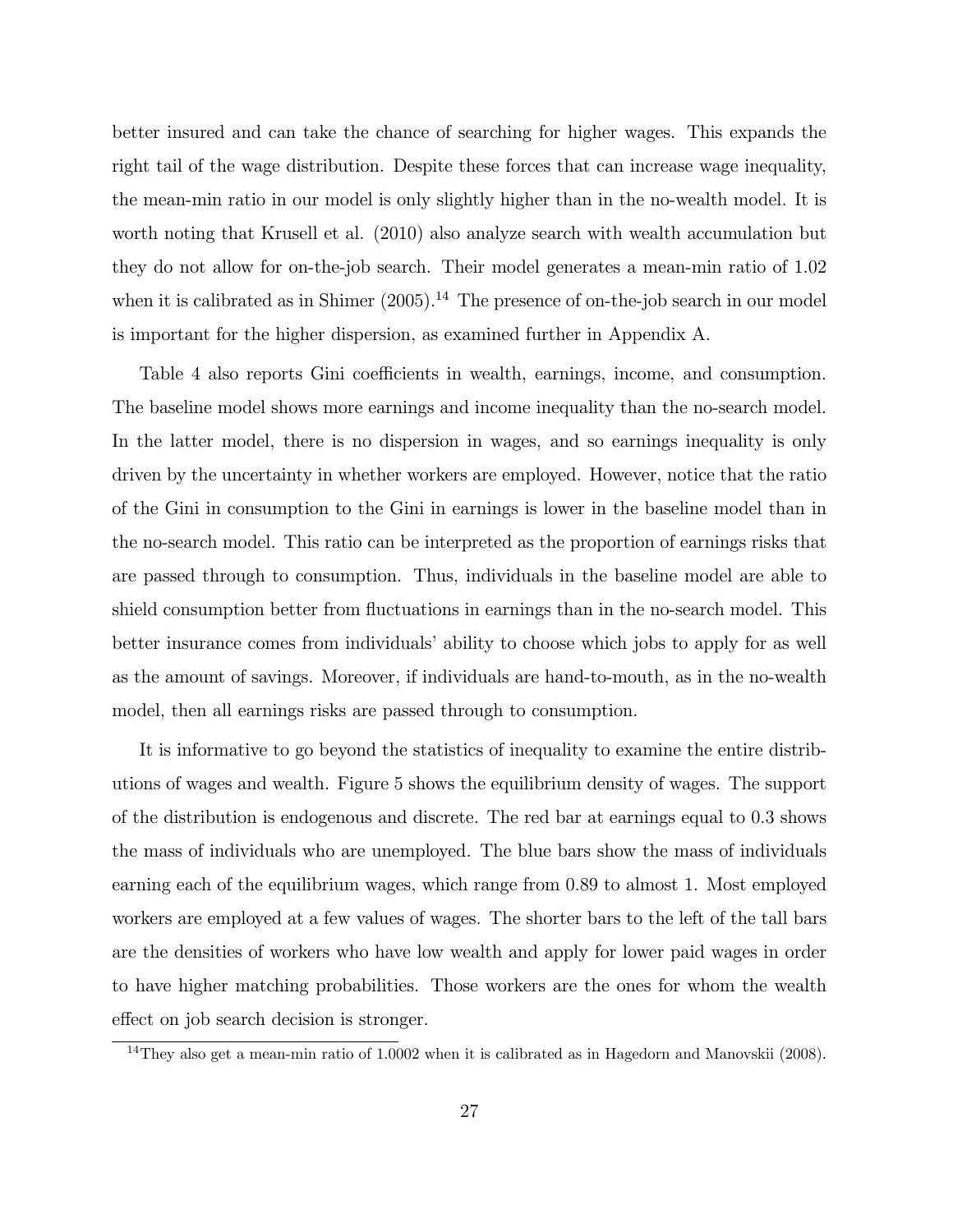

Figure 5. Equilibrium earnings distribution



Figure 6. Equilibrium saving policy

Before showing the wealth distribution, we depict the savings policy function for all levels of equilibrium earnings and wealth. In Figure 6, the green dashed line shows the savings policy of unemployed workers, expressed as  $\hat{a}_u(a) - a$ . The blue shaded area represents savings policies of employed workers at all equilibrium wages, expressed as  $\hat{a}(w, a) - a$ . Unemployed workers decumulate wealth at all wealth levels, since  $\hat{a}_u(a) - a < 0$  for all a. They do so to smooth consumption under the expectation of finding a job and getting an increase in income in the future. In contrast, a large part of the blue shaded area in Figure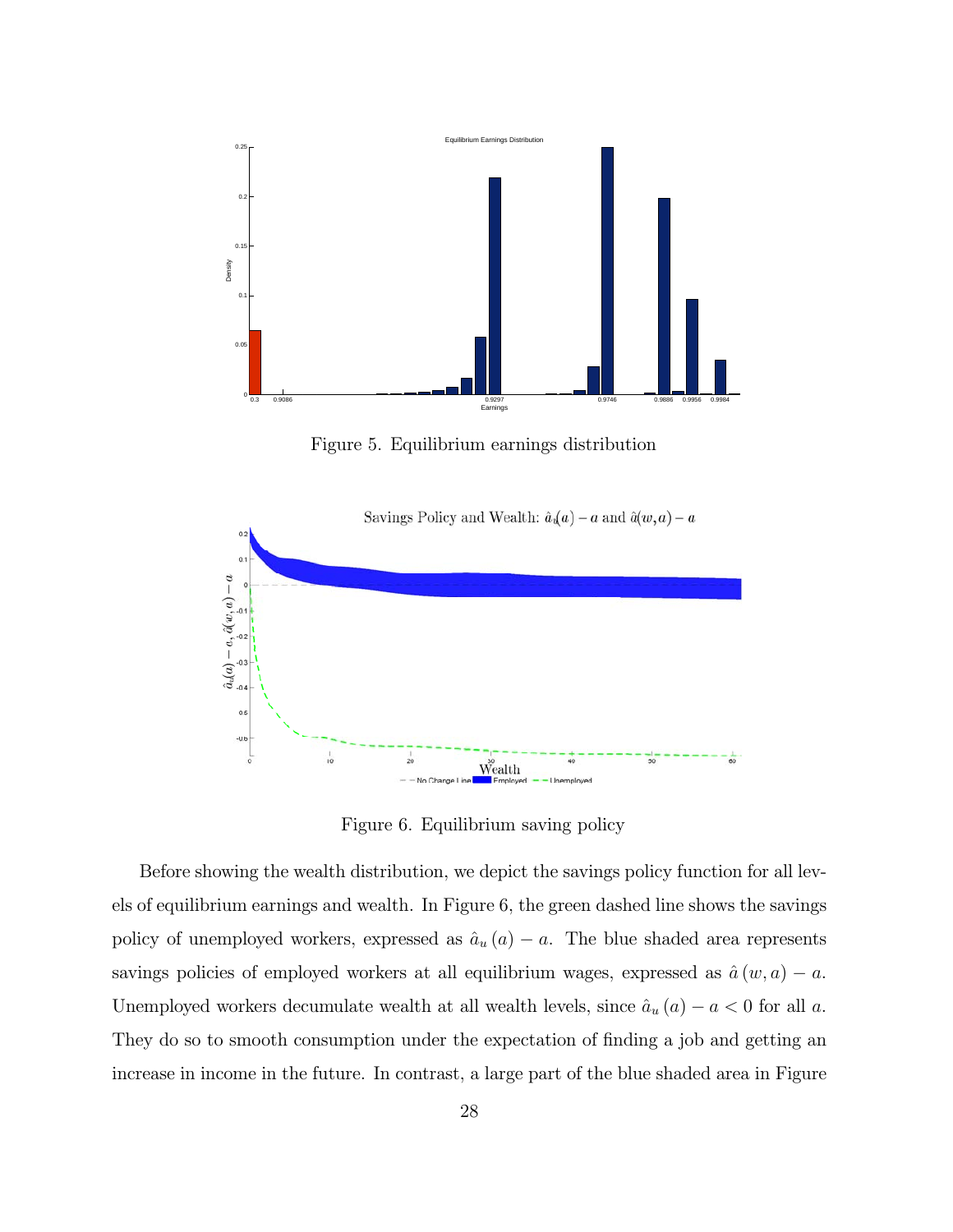6 lies above zero, which means that many employed workers accumulate wealth. The motive for savings comes from the precaution for exogenous separation into unemployment. In the equilibrium, even the lowest wage of an employed worker is much higher than home production in unemployment. Losing such high earnings represents a large risk which an employed worker wants to insure against by savings. This motive of precautionary savings is particularly strong when an employed worker has low wealth. Even when wealth is high, an employed worker still accumulates wealth if earnings are high. An employed worker decumulates wealth only when wealth is high and earnings are low. In this case, the motive of reducing wealth to smooth consumption dominates the motive of precautionary savings.

Table 5 shows the fraction of individuals that are accumulating and decumulating wealth according to their position with respect to the average asset holdings in equilibrium  $(\bar{a} = 14.94)$ . The elements on the main diagonal of the table show the fraction of the population that push the wealth distribution towards the mean. The two elements off the diagonal show the fraction of the individuals that are spreading the wealth distribution away from the mean. In total, 364% of the population is spreading wealth away from the mean, with around  $\frac{4}{5}$  of them pushing the right tail of the distribution. In addition, 63.6% of the population is contracting the distribution towards the mean.

| and decumulating wealth                             |         |                                   |  |
|-----------------------------------------------------|---------|-----------------------------------|--|
| future<br>current<br>wealth $\hat{a}$<br>wealth $a$ |         | $\hat{a} \leq a \mid \hat{a} > a$ |  |
| $a > \bar{a}$                                       |         | $13.1\%$   29.1\%                 |  |
| $a \leq \bar{a}$                                    | $7.3\%$ | $50.5\%$                          |  |
| $\bar{a}$ : average wealth                          |         |                                   |  |

Table 5. Fraction of workers accumulating

The above behavior of savings directly affects the wealth distribution in equilibrium. Figure 7 plots the Lorenz curve, and Figure 8 plots the density function of the wealth distribution. The model is able to capture some of the qualitative features of the U.S. distribution of wealth, such as positive skewness, a short and fat left tail, and a long right tail (see Budria et al., 2002). Figure 8 also shows how the wealth distribution in the baseline model compares to the no-search model. The baseline model is able to generate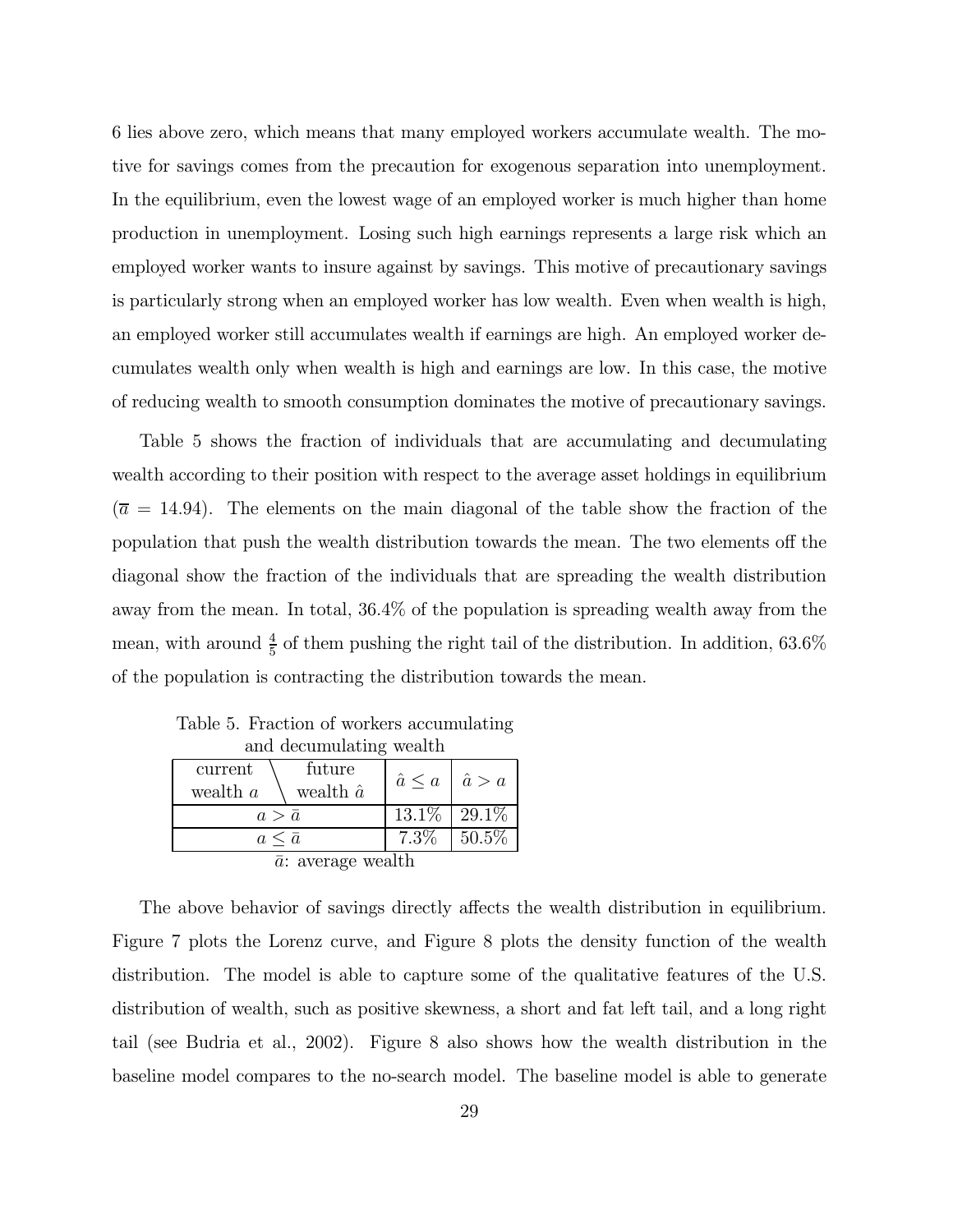a longer right tail and larger mass of wealthy individuals. This result is interesting since many models have difficulty to generate a long right tail of the wealth distribution.



Figure 7. Lorenz curve of wealth



Figure 8. Wealth distribution

In Appendix A we conduct counter-factual exercises to examine the roles of on-the-job search, the borrowing limit and the interest rate. The results can be summarized as follows. First, shutting down on-the-job search reduces the mean-min wage ratio from 1085 to 1023. On-the-job search is important for wage dispersion by reducing the minimum wage in the equilibrium. It also generates a longer right tail and less concentration around the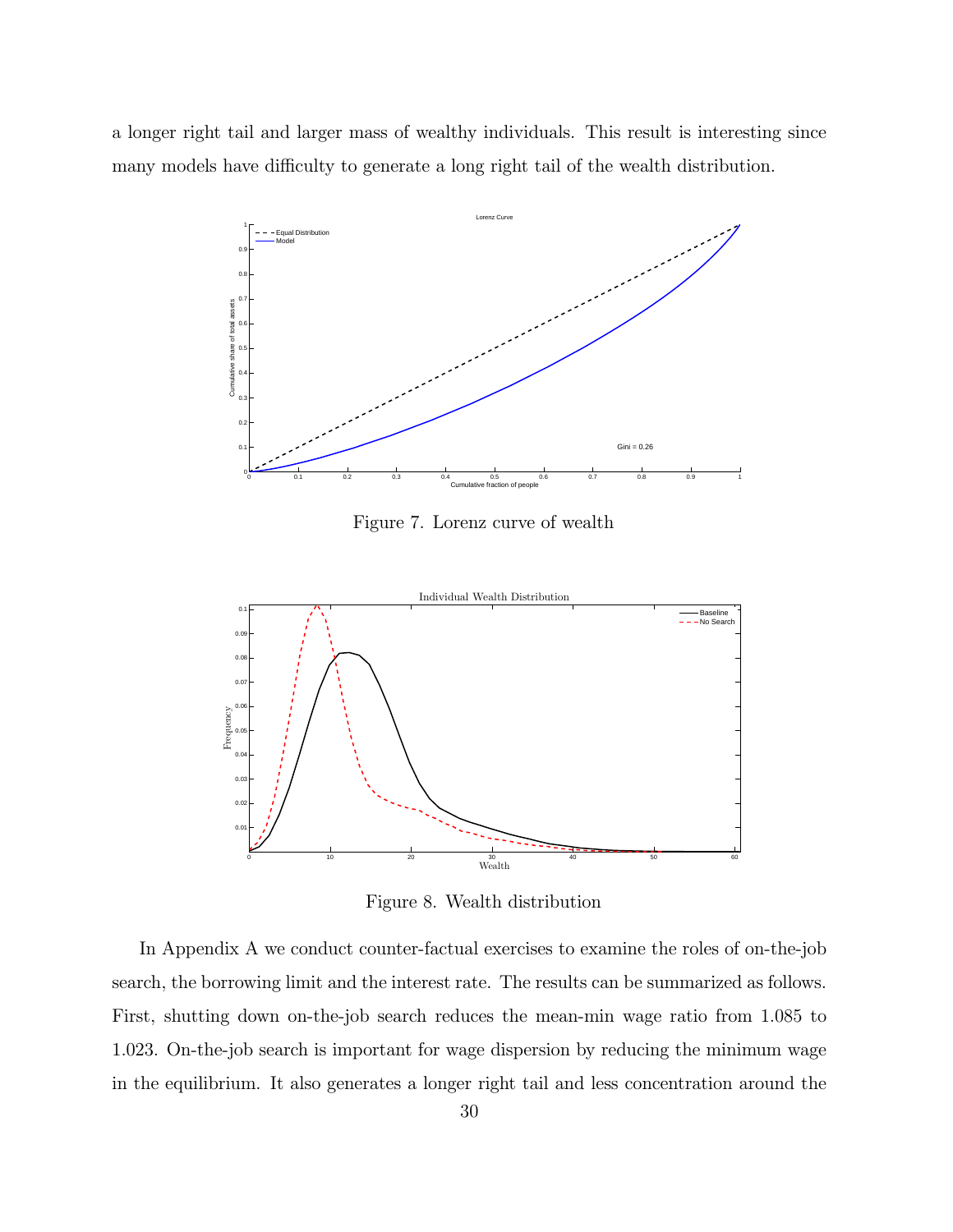mean in the wealth distribution. Second, relaxing the borrowing constraint (i.e., reducing  $\underline{a}$ ) does not change wage dispersion much, but it makes the left tail of the wealth distribution decompress. Thus, a tight borrowing limit is important for generating a short and fat left tail in the wealth distribution. Surprisingly, relaxing the borrowing constraint increases consumption inequality, because it increases the mass of individuals who have large debt and spend part of income on debt repayment. Finally, a lower interest rate reduces the incentive to save and reduces wealth inequality. As individuals are less self-insured by asset holdings, consumption inequality increases. Similarly, the lower is the interest rate, the lower is the skewness and the shorter is the right tail of the wealth distribution. To generate a shape of the wealth distribution similar to the one observed in the data, the interest rate must be close enough to the upper limit,  $\frac{1}{\beta} - 1$ .

### 5. Conclusions

Using an equilibrium search model with wealth accumulation, we have focused on (i) how much wage and wealth dispersion can be generated by a model of directed on-the-job search, and (ii) how wealth affects job search decisions. The results in the baseline model have been compared with two benchmark models studied in the literature, a "no-search" model and a "no-wealth" model. We have found that wealth significantly reduces a worker's transition rates in the labor market. Moreover, search frictions increase wealth inequality significantly. Relative to the no-search model with employment risks, the baseline model is able to better reproduce some salient features of the U.S. wealth distribution, such as a positive skewness, a short and fat left tail, and a long right tail. In particular, the baseline model produces a larger mass of wealthy individuals than the no-search model. By comparing the baseline model with the no-wealth model, we have found that the effect of wealth on search increases wage dispersion, but only by a small amount. Frictional wage dispersion is small relative to the data once the model is disciplined to match the high job-finding probability of unemployed workers in the data. Frictional wage inequality becomes even smaller if workers are not allowed to search on the job.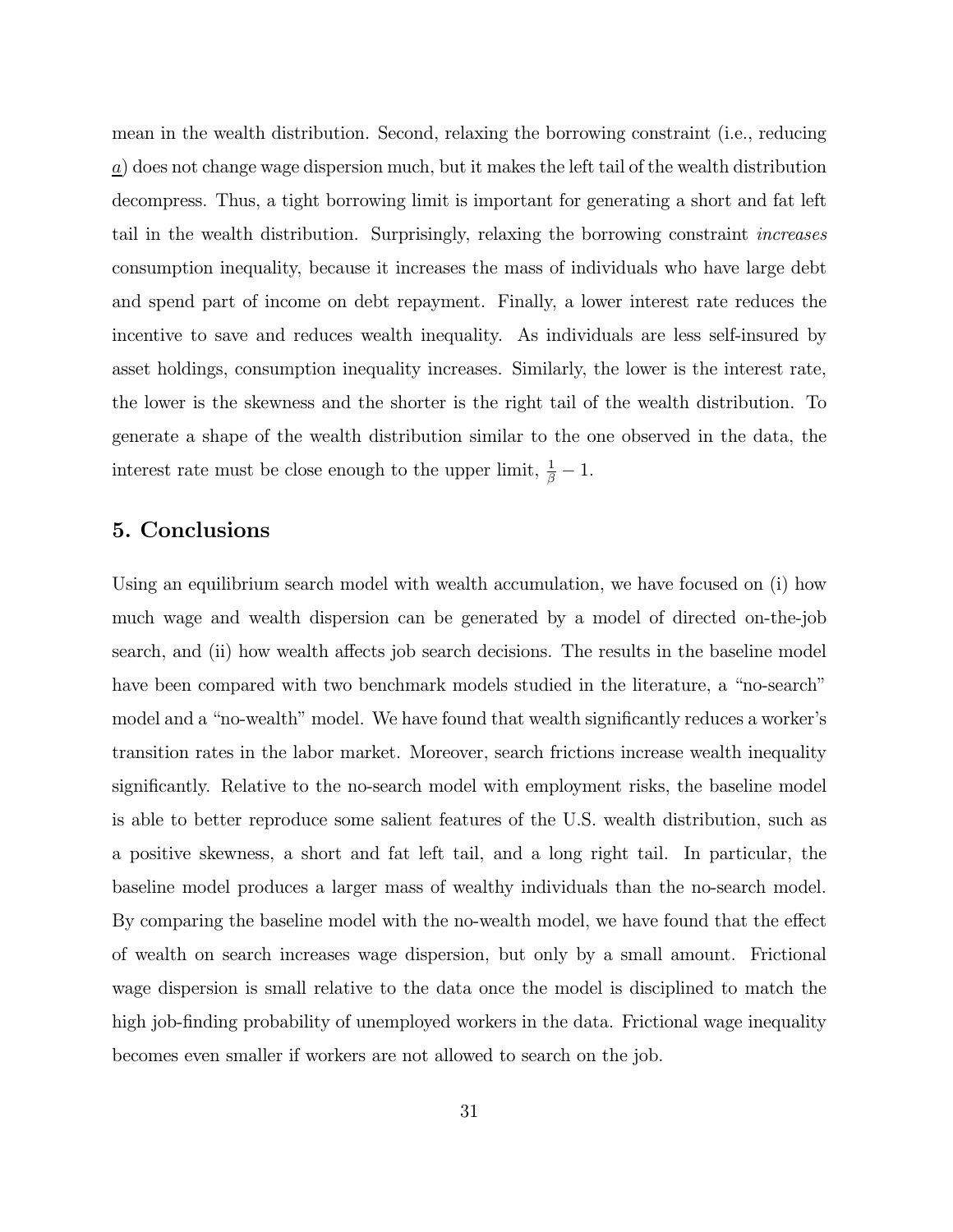Several extensions of this model are worth pursuing. First, firms can post dynamic contracts instead of a fixed wage. With dynamic contracts, firms have incentive to backload wages to increase retention, as analyzed by Burdett and Coles (2003) and Shi (2009). This force can stretch the upper tail of the wage distribution. Also, an unemployed with low wealth may be willing to accept even lower wages than in the baseline model in the expectation of wage increases in a contract. This force can stretch the lower tail of the wage distribution. Although both forces can widen frictional wage dispersion, their quantitative importance is yet to be determined. Moreover, shocks to match-specific productivity and/or work effort can be introduced as in Tsuyuhara (2016) and Lamadon (2016).

Second, the interest rate can be endogenized. In one of the counter-factual exercises, we have examined how the interest rate affects the equilibrium. The shape of the wealth distribution and, especially, the skewness is sensitive to the interest rate. In order to get a reasonably skewed wealth distribution, the interest rate must be close to the upper bound, which is the rate of time preference. It is unclear whether the equilibrium interest rate can be close to this upper bound.

Finally, extending the model to study the business cycle seems a natural exercise. When aggregate shocks are present, individuals may have further incentives to accumulate assets to smooth consumption. The computational advantage provided by block recursivity of the equilibrium makes it tractable to study business cycles.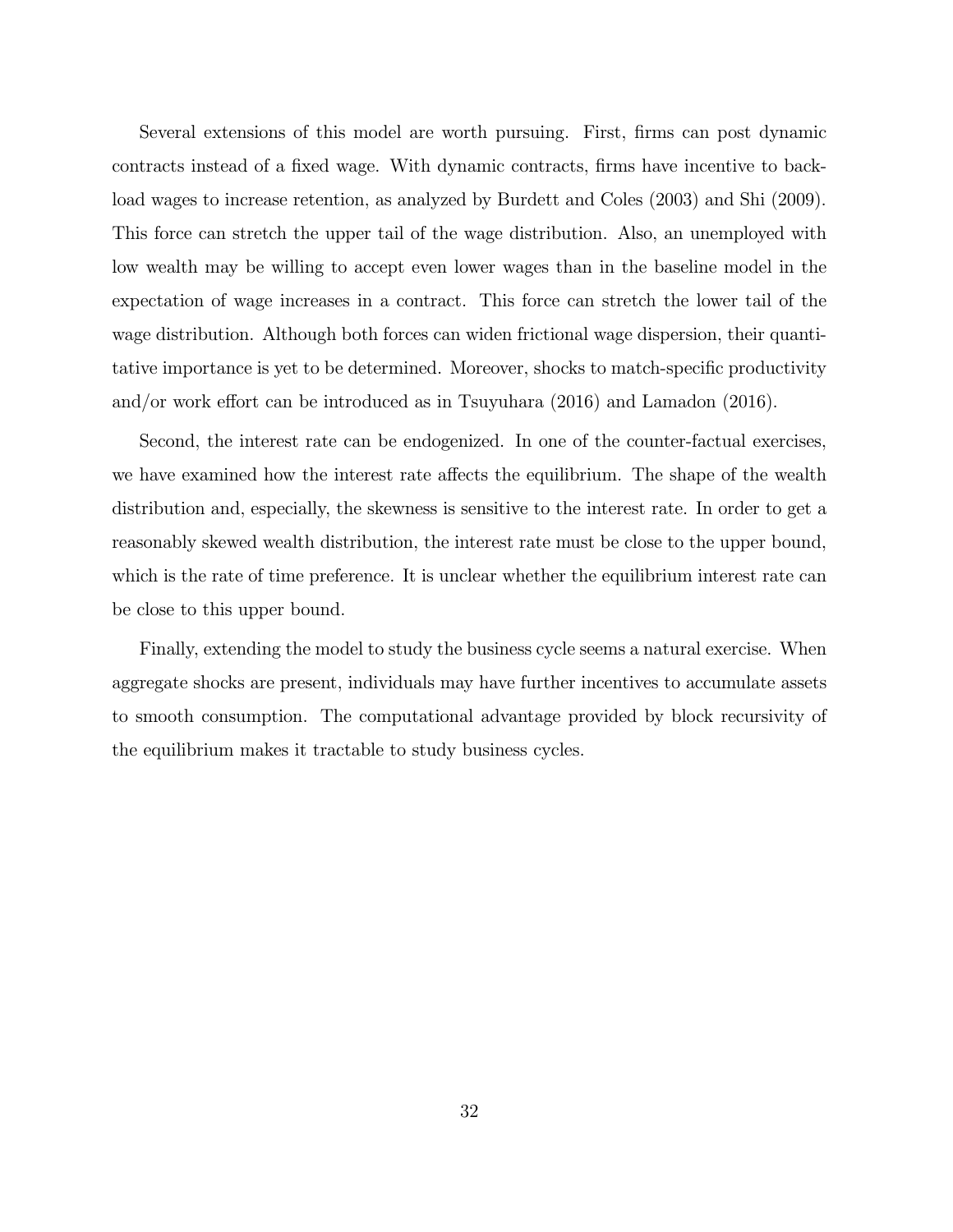## Appendix

### A. Counter-factual Exercises

In this appendix we conduct three counter-factual exercises in turn. First, we shut down on-the-job search (OJS) by setting  $\lambda_e = 0$  to show that on-the-job search is important for frictional wage dispersion. Second, we relax the borrowing constraint by changing the borrowing limit from  $\underline{a} = 0$  to a negative number. Third, we show that most results in the baseline model are robust to moderate changes in the interest rate. In each exercise, we recalibrate the model to match the targets in Table 1, provided that they remain valid. The main change is in the vacancy cost  $k$ . The recalibrated value of  $k$  and other results of the counter-factual exercises are reported in Table 6.

|                                   | <b>Baseline</b> | No OJS<br>$(\lambda_e=0)$ | $a = -11$ | $r = 0\%$ | Data          |
|-----------------------------------|-----------------|---------------------------|-----------|-----------|---------------|
| Vacancy cost $k$                  | 0.20            | 0.27                      | 0.20      | 0.26      |               |
| Unemployment rate                 | $6.49\%$        | $6.61\%$                  | $6.49\%$  | $6.52\%$  | $6.5\%$       |
| UE transition rate                | $2.6\%$         | $2.6\%$                   | $2.6\%$   | $2.6\%$   | $2.6\%$       |
| EE transition rate                | $3.16\%$        | $0\%$                     | $3.16\%$  | $3.15\%$  | $2.2 - 3.2\%$ |
| Elasticity of $p_u$ to $\theta_u$ | 0.33            | $0.35\%$                  | 0.33      | 0.34      | $0.27 - 0.50$ |
| Mean-min wage ratio               | 1.085           | 1.023                     | 1.091     | 1.083     | $1.7 - 2.0$   |
| Gini: wealth                      | 0.26            | 0.26                      | 0.32      | 0.20      | 0.80          |
| Gini: earnings                    | 0.06            | 0.05                      | 0.06      | 0.06      | 0.61          |
| Gini: income                      | 0.06            | 0.05                      | 0.07      | 0.06      | 0.55          |
| Gini: consumption                 | 0.027           | 0.024                     | 0.033     | 0.034     | 0.25          |
| Corr(earnings, income)            | 0.99            | 0.99                      | 0.98      | 1.00      | 0.72          |
| Corr(earnings, wealth)            | 0.06            | 0.04                      | 0.04      | 0.27      | 0.47          |
| Corr(income, wealth)              | 0.21            | 0.18                      | 0.26      | 0.27      | 0.60          |

Table 6. Results of counter-factual exercises

When on-the-job search (OJS) is shut down, the mean-min wage ratio falls significantly from 1085 to 1023. This result shows that most of the frictional wage dispersion in the baseline model comes from on-the-job search. The ratio with no OJS, 1023, is comparable to the finding in Krusell et al. (2010). Their model allows for savings but not for on-the-job search. When their model is calibrated as in Shimer (2005), the mean-min wage ratio is 102. On-the-job search widens wage dispersion mainly by reducing wages that unemployed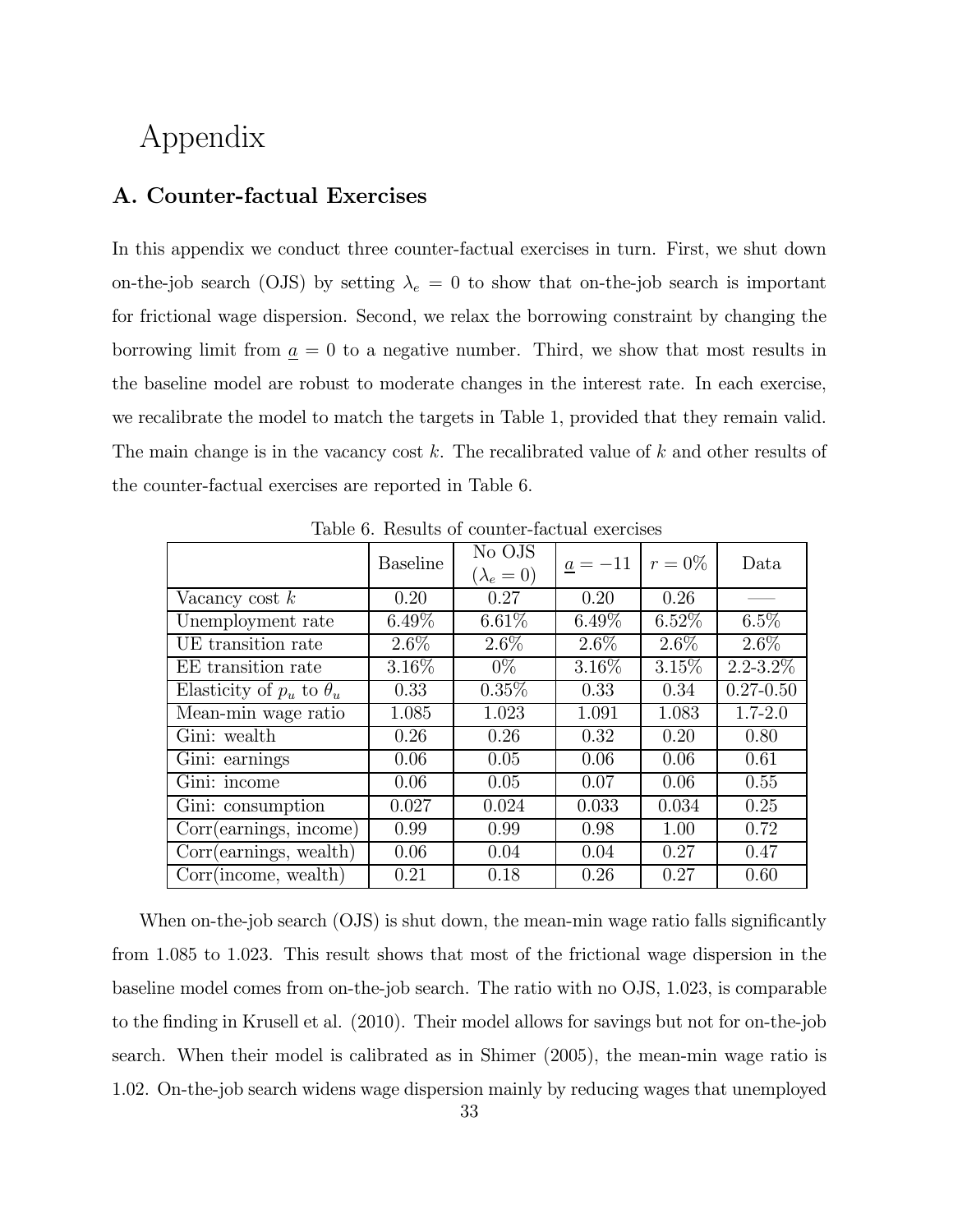workers choose to search for. Unemployed workers are willing to lower their search target in the expectation that they can search for higher wages after being employed.

Despite this effect of on-the-job search on the lowest wage, wage dispersion is small once the model is calibrated to match unemployed workers' job-finding probability and the value of home production. As a result, wage dispersion is not the most important force driving the Gini coefficients. Rather, the driving force is the distance between the minimum wage and home production. This distance is similar regardless of whether employed workers can search on the job. Figure 9 shows the density functions of wealth in the baseline model, the model with no OJS and the model with no search. Relative to the baseline, the wealth distribution with no OJS is more concentrated around its peak.



Figure 9. Wealth distribution: baseline vs. no on-the-job search

To examine the role of the borrowing limit, we change the lower bound on wealth from  $\underline{a} = 0$  to −11, −22, and −55. These increased borrowing limits are equal to earnings over 1, 2, and 5 years for an individual whose wage is equal to the average wage in the baseline model. To economize on space, Table 6 lists only the change from  $\underline{a} = 0$  to  $\underline{a} = -11$ . Increasing the borrowing limit increases wealth inequality, as indicated by the larger Gini coefficient in wealth. It is notable that consumption dispersion also increases. This result seems puzzling since relaxing the borrowing limit enables individuals to smooth consumption better, which should reduce consumption dispersion. However, the result can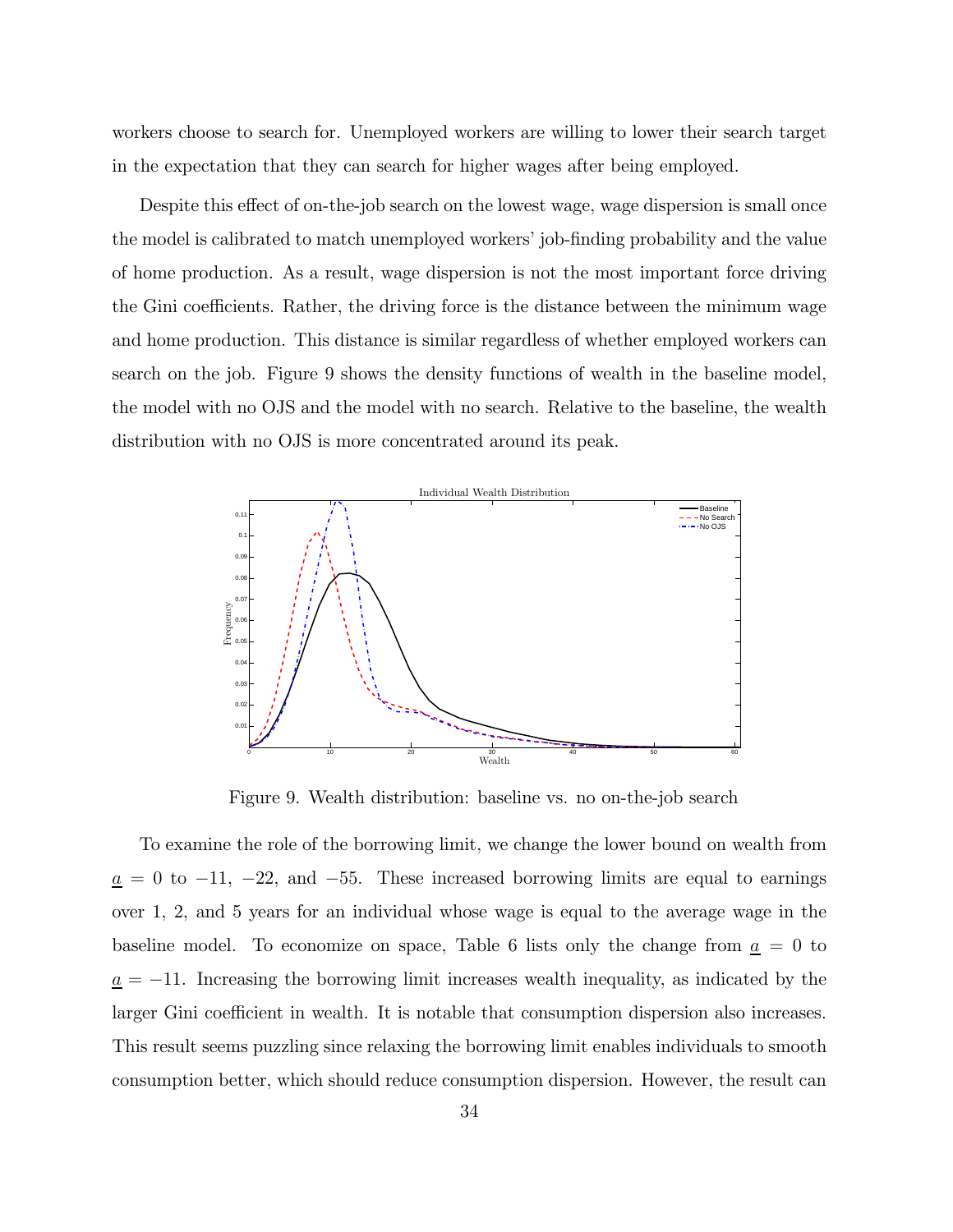be explained since it is akin to the immiserizing effect of debt. That is, relaxing the borrowing limit increases the fraction of the population who end up with negative wealth in the steady state. Since these individuals spend part of their earnings to pay interest on debt, inequality in income increases. So does inequality in wealth.



Figure 10. Effects of extending the ad-hoc borrowing limit on the wealth distribution



Figure 11. Effects of interest rates on the wealth distribution

Figure 10 shows the density functions of wealth for all four borrowing limits:  $\underline{a} = 0$ (baseline),  $-11, -22, -55$ . Under all four limits, there are some individuals who want to take as much debt as possible. The larger the borrowing limit (larger  $|\underline{a}|$ ), the less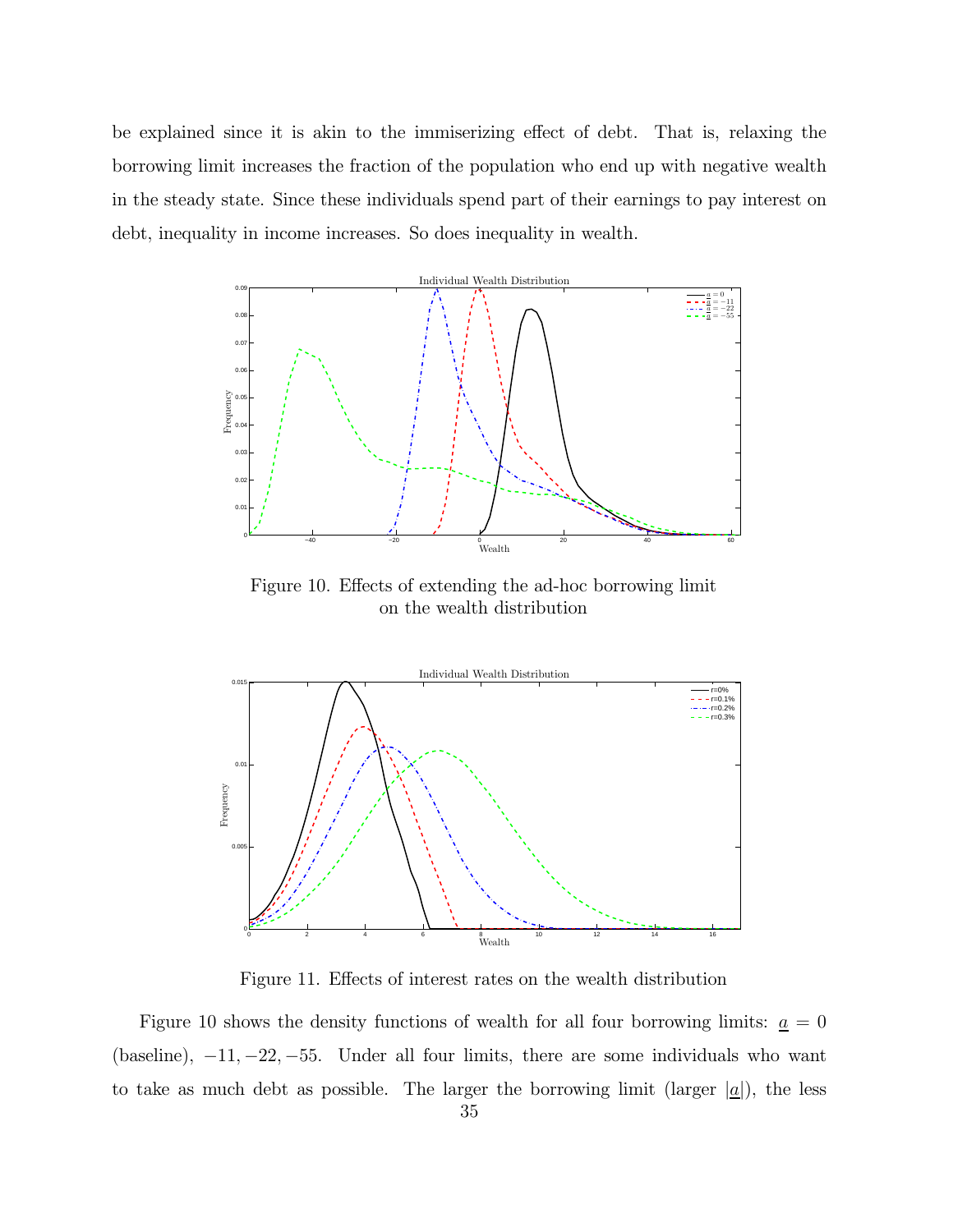concentrated is the distribution around the mean. Also, the larger the borrowing limit, the less positively skewed is the wealth distribution.

Finally, we examine the effect of reducing the monthly interest rate from the baseline value  $r = 0.367\%$  to 0%, 0.1%, 0.2%, and 0.3%, in turn. To economize on space, Table 6 lists only the change from the baseline to  $r = 0\%$ . Reducing the interest rate does not affect wage dispersion significantly. Also, the lower rate of return on assets reduces the incentive for individuals to accumulate assets. As asset holdings fall, consumption is exposed to higher volatility, as shown by the increase in the Gini coefficient in consumption. Figure 11 depicts the density functions of wealth for four values of the interest rate:  $r =$  $0\%, 0.1\%, 0.2\%$  and  $0.3\%$ . As the interest rate increases, the wealth distribution expands to the right, showing a longer right tail and peaking at higher wealth levels. This confirms the effect that a higher interest rate increases the incentive to accumulate assets. However, even at  $r = 0.3\%$ , the skewness of the wealth distribution is low and the right tail is short. To generate a shape of the wealth distribution similar to the one observed in the data, the interest rate must be close enough to the rate of time preference,  $\frac{1}{\beta} - 1$ .

### B. Solution Algorithm and Simulation

We solve the model using a nested fixed point algorithm. First, we define the grids for the spaces of asset holdings and wages. The space of asset holdings is set to be  $[\underline{a}, \overline{a}] = [0, 75]$ , which is larger than the equilibrium support of the wealth distribution. The space of wages is bounded between the home production level  $b$  and the total flow of productions per period  $y$ . In equilibrium, there will be no wages outside those bounds. The steps of the algorithm are as follows:

(1) Guess initial value functions of workers and firms.

(2) Given the value function of firms, solve for the market tightness that is consistent with competitive entry of firms.

(3) Given the tightness function, solve a worker's optimization problem and compute optimal savings, consumption, and job search decisions. This step is done by iterating on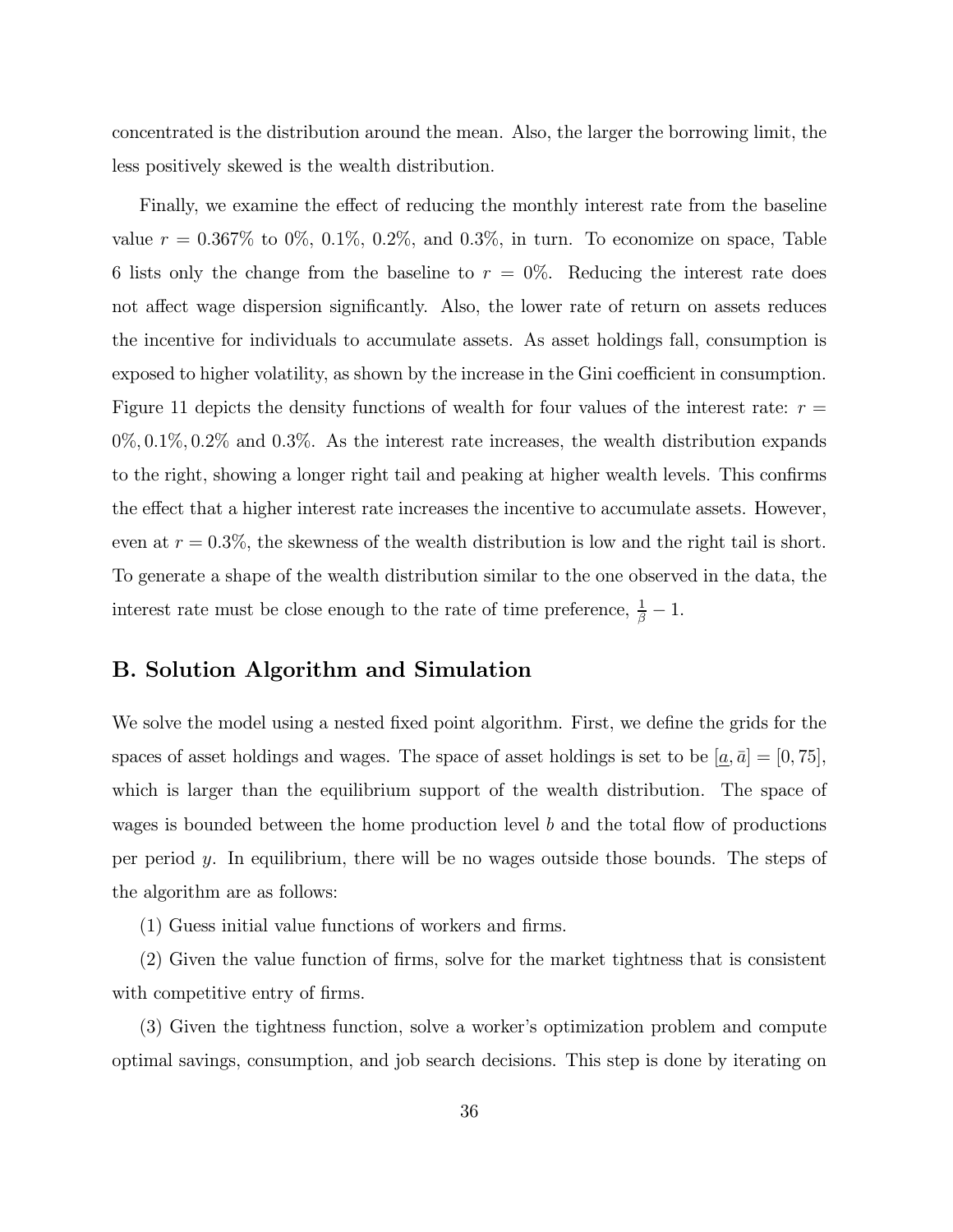the worker's value function until convergence, using the shape-preserving Cubic Hermite interpolation to calculate the policy functions.

(4) Given workers' policy function computed in (3), calculate separation rates of employed workers and update the value function of the firm in each submarket.

(5) Iterate on the value function of the firm until convergence.

Once the value and policy functions are solved, we simulate the model to obtain the distribution of individuals, using  $N = 100,000$  individuals and  $T = 1,100$  time periods (months). We discard the first 100 periods to avoid dependence on initial conditions. The average of the last 100 periods of the simulations is used to calculate the stationary distribution.<sup>15</sup> To simulate the evolution of individuals' states, we take random draws for separation shocks, the search opportunity (consistent with  $\lambda_e$  and  $\lambda_u$ ), and matching shocks that determine which individuals in each submarket are matched. Also, we start the economy by assigning a random state to each of the  $N$  workers. Then, we use the equilibrium optimal policy functions and these random shocks to compute the endogenous evolution of the state of each individual.

<sup>&</sup>lt;sup>15</sup>The distribution appears stationary at most after period 400 in all of the exercises that we have conducted. So, choosing 100 periods is not relevant for the results presented in this paper. We could use only the distribution in the last period and get about the same numbers. However, using more periods allows us to reduce errors.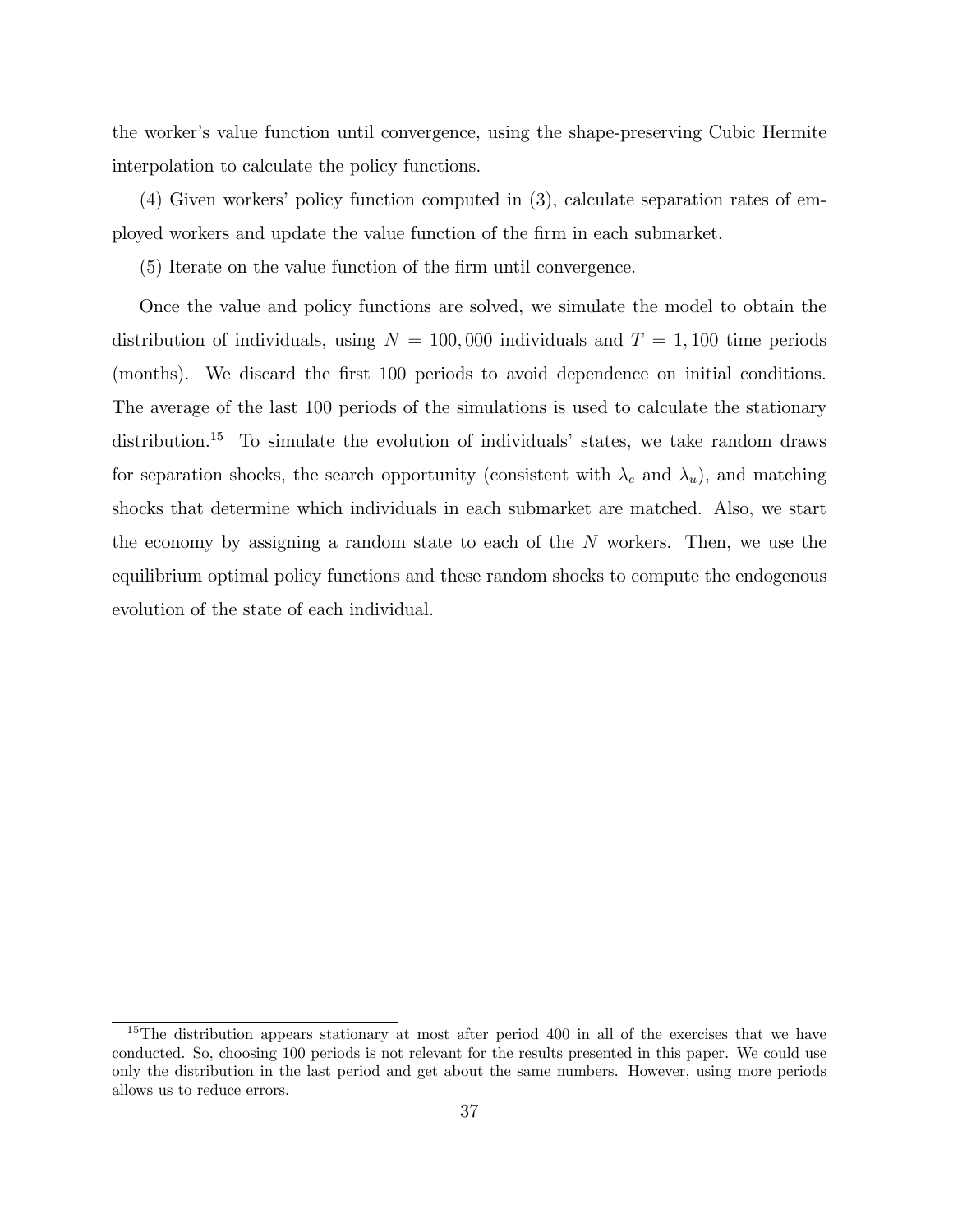### References

- [1] Aiyagari, R., 1994, "Uninsured idiosyncratic risk and aggregate saving," Quarterly Journal of Economics 109, 659-684.
- [2] Algan, Y., Cheron, A., Hairault, J.-O., and F. Langot, 2003, "Wealth effect on labor market transitions," Review of Economic Dynamics 6, 156-178.
- [3] Andolfatto, D., 1996, "Business cycles and labor-market search," American Economic Review 86, 112-132.
- [4] Bewley, T., 1977, "The permanent income hypothesis: A theoretical formulation" Journal of Economic Theory 16, 252-292.
- [5] Bloemen, H., and E. Stancanelli, 2001, "Individual wealth, reservation wages, and transitions into unemployment," Journal of Labor Economics 19, 400-439.
- [6] Budria, S., Diaz-Gimenez, J., Quadrini, V., and J.V., Rios-Rull, 2002, "Updated facts on the U.S. distribution of earnings, income, and wealth," Federal Reserve Bank of Minneapolis Quarterly Review 26, 2-35.
- [7] Burdett, K. and M.G. Coles, 2003, "Equilibrium wage-tenure contracts," Econometrica 71, 1377-1404.
- [8] Burdett, K. and D. Mortensen, 1998, "Wage differentials, employer size, and unemployment," International Economic Review 39, 257-273.
- [9] Chaumont, G. and S. Shi, 2017, "Wealth accumulation, on-the-job search and inequality," SSRN working paper (http://ssrn.com/abstract=2893777).
- [10] Chetty, R., 2008, "Moral hazard versus liquidity and optimal unemployment insurance," Journal of Political Economy 116, 173-234.
- [11] Diamond, P., 1981, "Mobility costs, frictional unemployment, and efficiency," Journal of Political Economy 89, 798-812.
- [12] Griffy, B., 2016, "Wealth effects, search, and life-cycle earnings inequality," manuscript, University of California - Santa Barbara.
- [13] Hagedorn, M. and I. Manovskii, 2008, "The cyclical behavior of equilibrium unemployment and vacancies revisited," American Economic Review 98, 1692-1706.
- [14] Hall, R. and A. Krueger, 2008, "Wage formation between newly hired workers and employers: Survey evidence," NBER Working Paper No. 14329.
- [15] Herkenhoff, K., 2015, "The impact of consumer credit card access on unemployment," manuscript, University of Minnesota.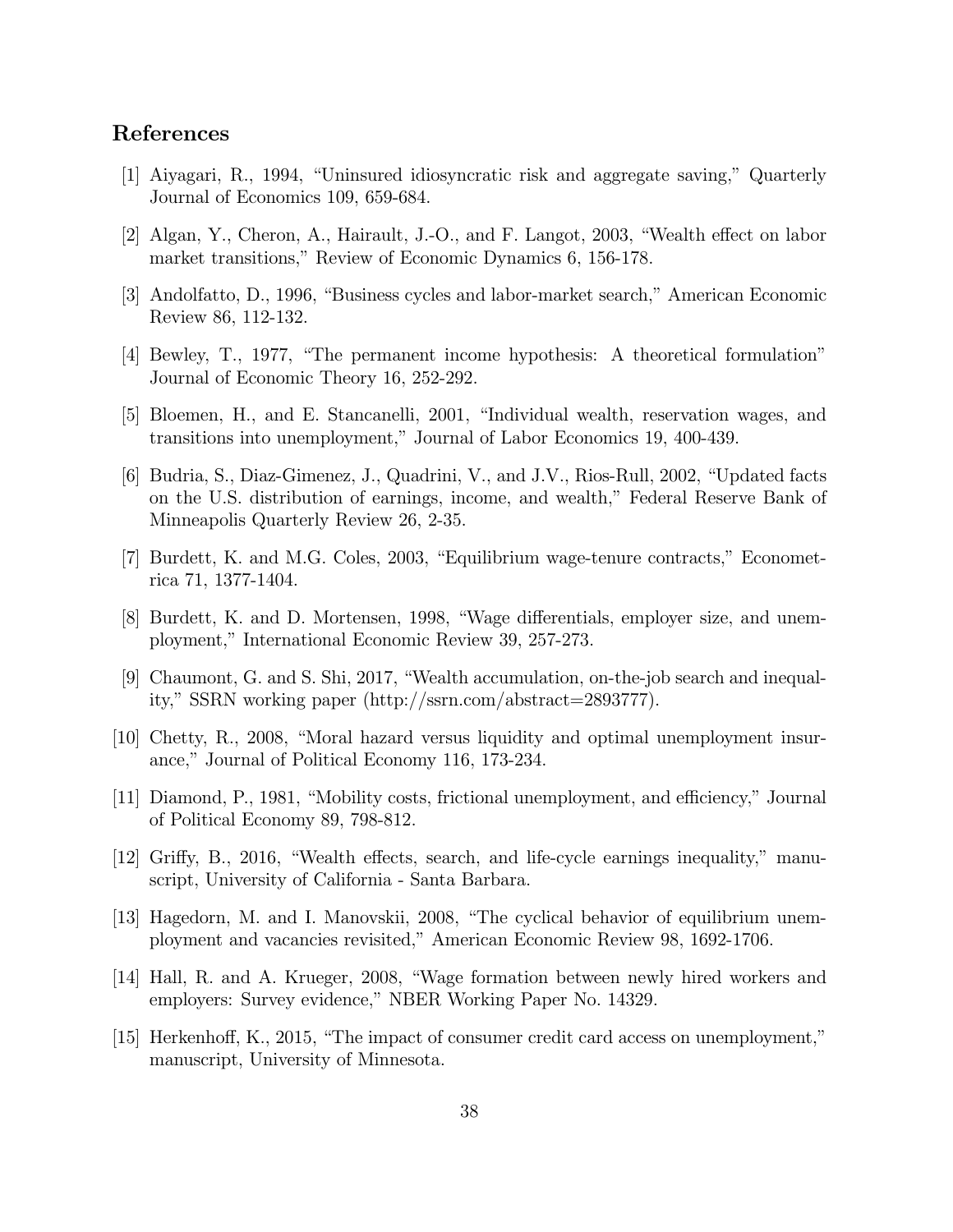- [16] Herkenhoff, K., Phillips, G. and E. Cohen-Cole, 2015, "How credit constraints impact job finding rates, sorting, and aggregate output," manuscript, University of Minnesota.
- [17] Hornstein, A., Krusell, P., and G. Violante, 2011, "Frictional wage dispersion in search models: A quantitative assessment," American Economics Review 101, 2873-2898.
- [18] Huggett, M., 1993, "The risk-free rate in heterogenous-agent incomplete-insurance economies," Journal of Economic Dynamics and Control 17, 953-969.
- [19] Kocherlakota, N., 2004, "Figuring out the impact of hidden savings on optimal unemployment insurance," Review of Economic Dynamics 7, 541-554.
- [20] Krusell, P., Mukoyama, T. and A. Sahin, 2010, "Labor-market matching with precautionary savings and aggregate fluctuations," Review of Economic Studies 77, 1477- 1507.
- [21] Krusell, P. and A. Smith, 1998, "Income and wealth heterogeneity in the macroeconomy," Journal of Political Economy 106, 867-896.
- [22] Lamadon, T., 2016, "Productivity shocks, long-term contracts and earnings dynamics," manuscript, University of Chicago.
- [23] Lentz, R., 2009, "Optimal unemployment insurance in an estimated job search model with savings," Review of Economic Dynamics 12, 37-57.
- [24] Lentz, R. and T. Tranaes, 2005, "Job search and savings: Wealth effects and duration dependence," Journal of Labor Economics 23, 467-489.
- [25] Lise, J., 2013, "On-the-job search and precautionary savings," Review of Economic Studies 80, 1086-1113.
- [26] Menzio, G. and S. Shi, 2010, "Block recursive equilibria for stochastic models of search on the job," Journal of Economic Theory 145, 1453-494.
- [27] Menzio, G. and Shi, S., 2011, "Efficient search on the job and the business cycle," Journal of Political Economy119, 468-510.
- [28] Merz, M., 1995, "Search in the labor market and the real business cycle," Journal of Monetary Economics 36, 269-300.
- [29] Mortensen, D., 1982, "Property rights and efficiency in mating, racing, and related games," American Economic Review 72, 968-979.
- [30] Postel-Vinay, F. and J.-M. Robin, 2002, "Equilibrium wage dispersion with worker and employer heterogeneity," Econometrica 70, 2295-2350.
- [31] Pissarides, C.A., 2000, Equilibrium Unemployment Theory, 2nd edition, MIT Press, Cambridge.